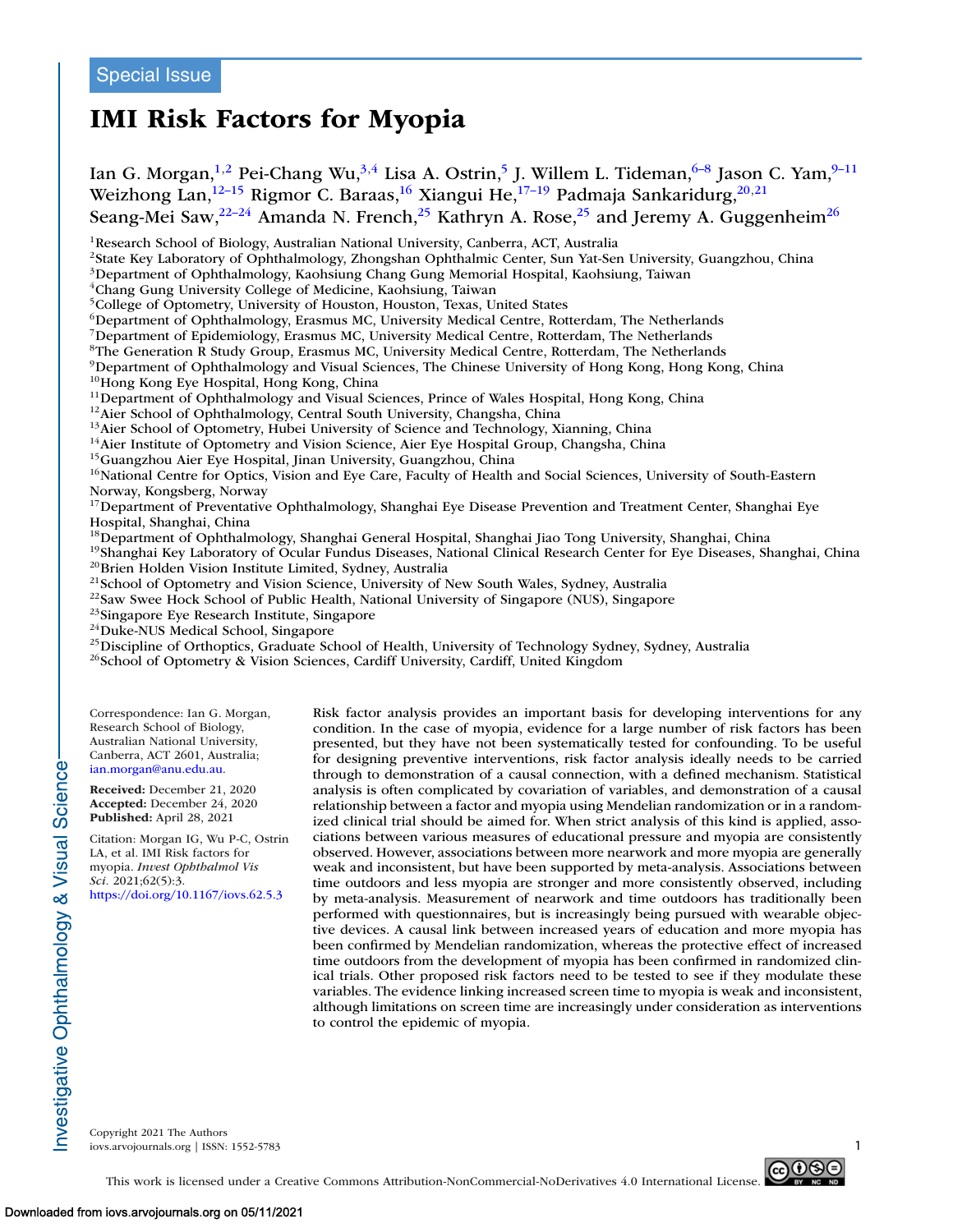Keywords: myopia, prevention, circadian rhythms, prevalence, diet, risk factors, education, nearwork, time outdoors, screen time, Mendelian randomization, randomized clinical trials

There is now an epidemic of myopia in several countries in East and Southeast Asia, $1-6$  In this part of the world, the prevalence of myopia in young adults who have completed 12 to 13 years of schooling is now 70 to 90%, up from 20 to 30% two or three generations ago. In addition, the prevalence of high and potentially pathological myopia in excess of -6D of myopia<sup>7</sup> is of the order of 10 to  $20\%^{8-11}$ Some projections suggest that by the year 2050, nearly 50% of the world's population could be myopic, with around 10% highly myopic.<sup>12</sup>

Epidemiologists and geneticists<sup>2,3,13,14</sup> agree that the speed with which the prevalence of myopia has increased in these locations is not compatible with myopia developing purely or predominantly due to genetic determination. But this does not mean that genetic factors play no role, and it has been demonstrated that genetic variation accounts for at least 12% of the variance in mean spherical equivalent refraction (SER) in populations of European ancestry today, $13$  and probably 30% or more[.15](#page-13-0) The evidence on genetic factors and myopia has been summarized in another paper in the IMI series.<sup>16</sup> Although gene pools change little between generations, changes in both the natural and the social environment can take place much more rapidly. This emphasizes the need to define the environmental exposures responsible for the rapid increases in prevalence of both mild to moderate and high myopia, because modifiable environmental risk factors provide an important basis for the design of preventive interventions.

Risk factors are most commonly identified by associations with the condition or disease in cross-sectional or preferably longitudinal cohort studies on defined populations. In cross-sectional designs, the association is with prevalence of myopia, whereas in longitudinal designs that define the temporal sequence, the association is with incident myopia. Alternatively, associations with axial length or changes in axial length can be studied. However, with "observational" studies of this kind, there is inevitably risk of confounding due to correlations between a measured factor, and other, sometimes unmeasured factors that may mediate the effects. Associations also raise the problem of reverse causation. For example, in relation to myopia, the association between less myopia and more time outdoors could be explained by a protective effect of time outdoors, or by myopic children having a tendency to spend less time outdoors. Even with very careful and thoughtful statistical analysis, it remains impossible to distinguish definitively between simple correlation and causality, although evidence for a plausible causal pathway increases the likelihood that an association is causal, and help to define the direction of causation.

More rarely, the search for risk factors makes use of ecological comparisons, where prevalence and risk factor exposures are compared between different populations. This sort of design is less commonly used because of what is known as the ecological fallacy – the false conclusions that can be drawn from simplistic comparisons between two locations without knowledge about other risk factors operating within the populations. Nevertheless, in combination with other information on risk factors, ecological comparisons can provide powerful insights.

Some fundamental aspects of study design are important for critical assessment of the literature.

- How myopia is measured and defined is clearly very important. The gold standard is cycloplegic refraction, $7,17$  but many studies measure noncycloplegic refraction, resulting in overestimation of myopia and misclassification of other refractive categories. When combined with imprecise estimates of risk factors, such as nearwork and time outdoors, these errors can contribute to failure to detect risk factors, although they are less likely to lead to false positive identifications. We have tried to cite data based on cycloplegic refraction, except where no data meets this standard.
- Reduced visual acuity has also been used as a proxy measure of myopia, sometimes in combination with viewing through concave and convex lenses. This approach is particularly problematic for children of preschool and early primary age, because of cognitive limits on performance with eye charts. These less accurate approaches to determination of myopia tend to be used more commonly in large surveys, raising the question of whether smaller but methodologically better surveys would be more useful.
- Some of the limitations of these non-gold standard approaches can be overcome if axial length (AL), or the corneal radius of curvature (CR) are measured. These measures are not affected by lack of cycloplegia, and AL and the AL/CR ratio correlate highly with SER.
- Because age and years of schooling correlate highly with refraction in most studies of refractive development in children, a study design that uses a large homogenous sample of children of a given age or grade, rather than one that uses a similarly large but more heterogenous sample of children, will generally have greater power in detecting other associations.

In the emerging era of precision medicine, it is important to focus on school myopia, because different etiologies will often mean different approaches to prevention and clinical control of progression; the risk factors, preventive approaches, and treatment will differ between the axial myopia that develops in school-age children, and the nonaxial myopia that develops in children with keratoconus, or in association with cataract in the elderly. Even axial myopia is etiologically heterogeneous, consisting of a large number (at least 200–300) of individually rare forms of myopia that are genetically determined by specific mutations, and much less affected by environmental factors. These are estimated to account for myopia in fewer than 1% of any population.<sup>3</sup> In some societies, where the total prevalence of myopia is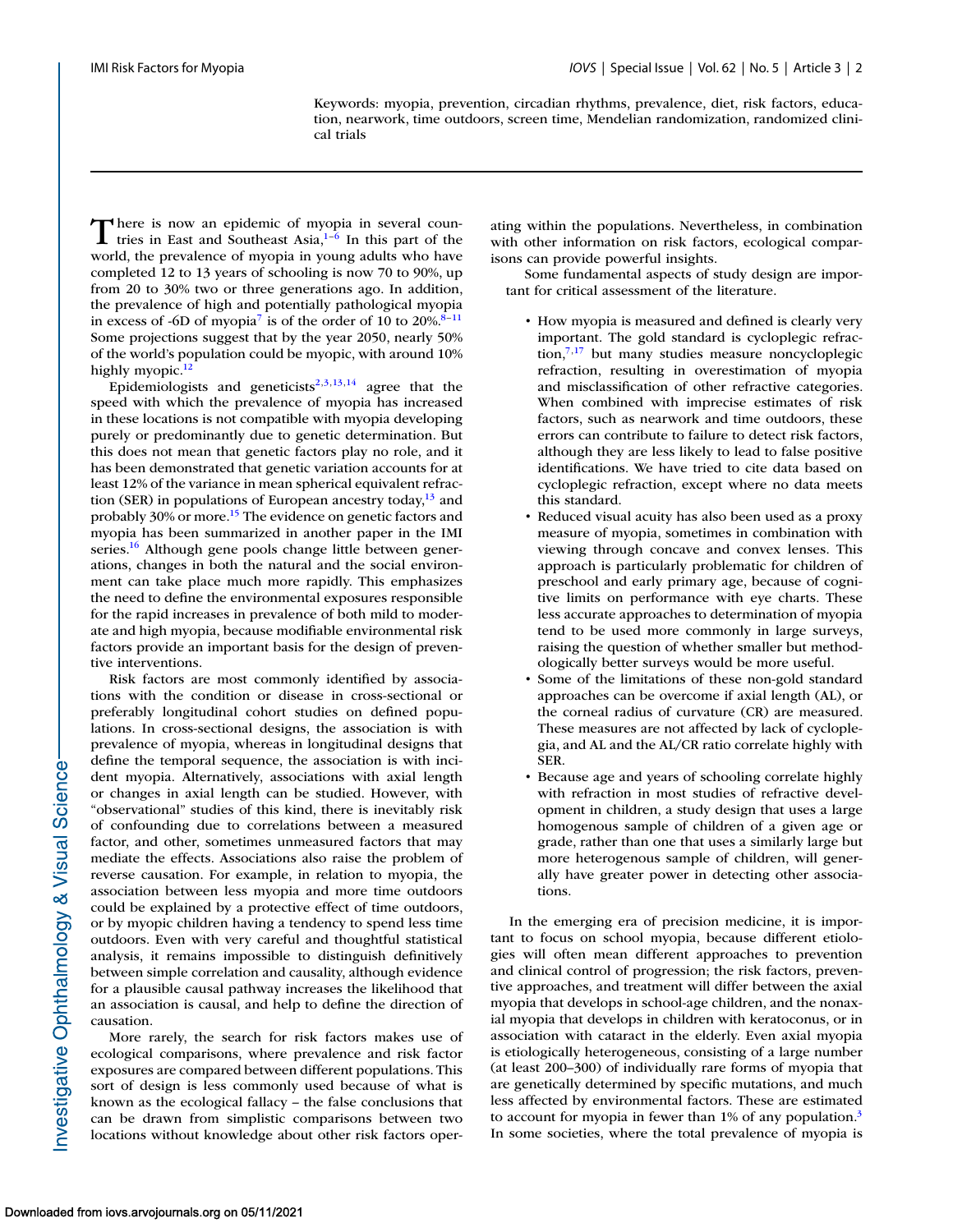low, school myopia affects only a small part of the population, but in East Asia and parts of Southeast Asia at the end of senior high school, around 80% of children may be affected by myopia[.8,10,11,18](#page-13-0)

Establishing causality is crucial to translating information about associations into preventive interventions. Identifying a plausible mechanism linking the risk factor to the control of eye growth is important. Whether the risk factors identified are likely to be proximal (i.e. close to the relevant biological pathways that control eye growth, such as exposures to bright light or retinal defocus), or more likely to be distal factors that influence exposure patterns, such as attitudes to children spending time outdoors, after school, on the weekends, or during holidays, is an important consideration. Individual and social beliefs about the importance of education are also important, as are legislative policies that promote early onset of a highly competitive education.

The ultimate "gold standard" test of causality is a randomized clinical trial, but these are often not possible ethically. For example, it would not be ethically acceptable to allow education for some children and not for others on a randomized basis. Fortunately, there are other approaches. Where there is sufficient information on genetic contributions to identified risk factors, the technique of Mendelian randomization can be applied. $19$  There is also a range of social "experiments" that provide information about causality. For example, although it would be unethical to give children different levels of education on a random basis, in most societies, variations in exposures of this kind occur "naturally" but without randomization, and can provide insight into causal relationships. Where policy changes that influence access to education are involved, the technique of regression discontinuity analysis $20$  can be applied, both qualitatively and quantitatively, to myopia. This approach is particularly powerful when policy changes impose new patterns of behavior on all children.

In this paper, we review the scientific evidence on risk factors, taking account the issues discussed above. We have not considered refraction and biometric parameters as risk factors for myopia, because myopic shifts in refraction, increases in axial length, and decreases in lens power occur as part of the process of the development of an elongated myopic eye. While this makes them potentially very useful as predictors of subsequent myopia, $21$  they are unlikely to be independent modifiable risk factors. Instead, we focus on the strength of the evidence for potentially modifiable risk factors, whether the associations are likely to be directly causal, or mediated by other risk factors, and whether the mechanism underlying any causal link is understood. Where knowledge about risk factors has been translated into preventive interventions, this will be noted, but the topic will not be reviewed in detail because it has been covered in another paper in the IMI series. $22$ 

## **EDUCATION AND TIME OUTDOORS: THE TWO MAJOR RISK FACTORS FOR SCHOOL MYOPIA**

In modern societies, most human myopia appears over the time during which children attend school, whereas children who do not go to school rarely become myopic.<sup>3</sup> This indicates that it is the experience of the lifestyle of a school-aged child that leads to myopia. Abolishing school or education is certainly not an option for preventing myopia, so the problem is to determine which of the many things that change in a child's life when they start going to school actually lead to myopia.

## **Education**

There has been speculation about the role of education in relation to myopia for at least several hundred years. The association between education and myopia can be seen at a number of levels, and has been extensively reviewed. $3,23$ 

There are three main lines of evidence:

- Although good historical data are sparse, there appears to be very little myopia in societies in which children do not go to school,  $24,25$  and the prevalence of myopia increases in societies as national education systems develop and more children attend school and complete more years of schooling.<sup>3</sup>
- Within a given location or school system, the prevalence of myopia increases as children get older and complete more schooling. At a given age, children who are enrolled in more academically oriented classes or schools, or who achieve higher grades, tend to be more myopic. $26-29$ Superior academic performance appears in children before the onset of myopia.<sup>30</sup>Adults who have completed more years of schooling or have higher educational qualifications also tend to be more myopic. $31,32$
- Ecological studies show that the countries that currently have an epidemic of myopia stand out in international comparisons of educational outcomes. They tend to have a pattern of early onset of educational pressures, with homework starting in the preschool years and extensive use of tutorial classes outside of school hours.<sup>33</sup>

Despite the comprehensive nature of this evidence, the issue of causality has constantly been debated. Although some have argued that educational pressures cause myopia, others have argued that those who are predisposed genetically to myopia might selectively take up educational opportunities. Just as the rapid emergence of an epidemic of myopia in East and Southeast Asia is difficult to explain in genetic terms, so the historical pattern of increasing myopia over the last couple of hundred years as societies have developed school systems is similarly hard to explain in genetic terms. It is, of course, possible to argue that high selective pressure favoring myopia-predisposing gene variants has occurred in recent decades, but genetic analysis does not support this hypothesis.<sup>13</sup>

The very high prevalence of myopia seen in Israeli Jewish boys attending Orthodox or Ultra-Orthodox schools, compared with that in their sisters, or other children receiving more secular education, is also difficult to explain in genetic terms[.34,35A](#page-13-0)gain, it is possible to postulate that there is a sex-linked gene variant that predisposes to myopia segregating at a high frequency in Orthodox or Ultra-Orthodox Jewish communities in Israel, and indeed there are examples of rare, sex-linked forms of high myopia. $36$ With modern molecular genetic techniques it would be relatively straightforward to identify such a gene variant should it exist; but to date there is no evidence that this is the case.

Further evidence on causality comes from the impact of policy interventions on the development of myopia. In qualitative terms, these can be seen in the historical patterns of the development of myopia in parallel with the development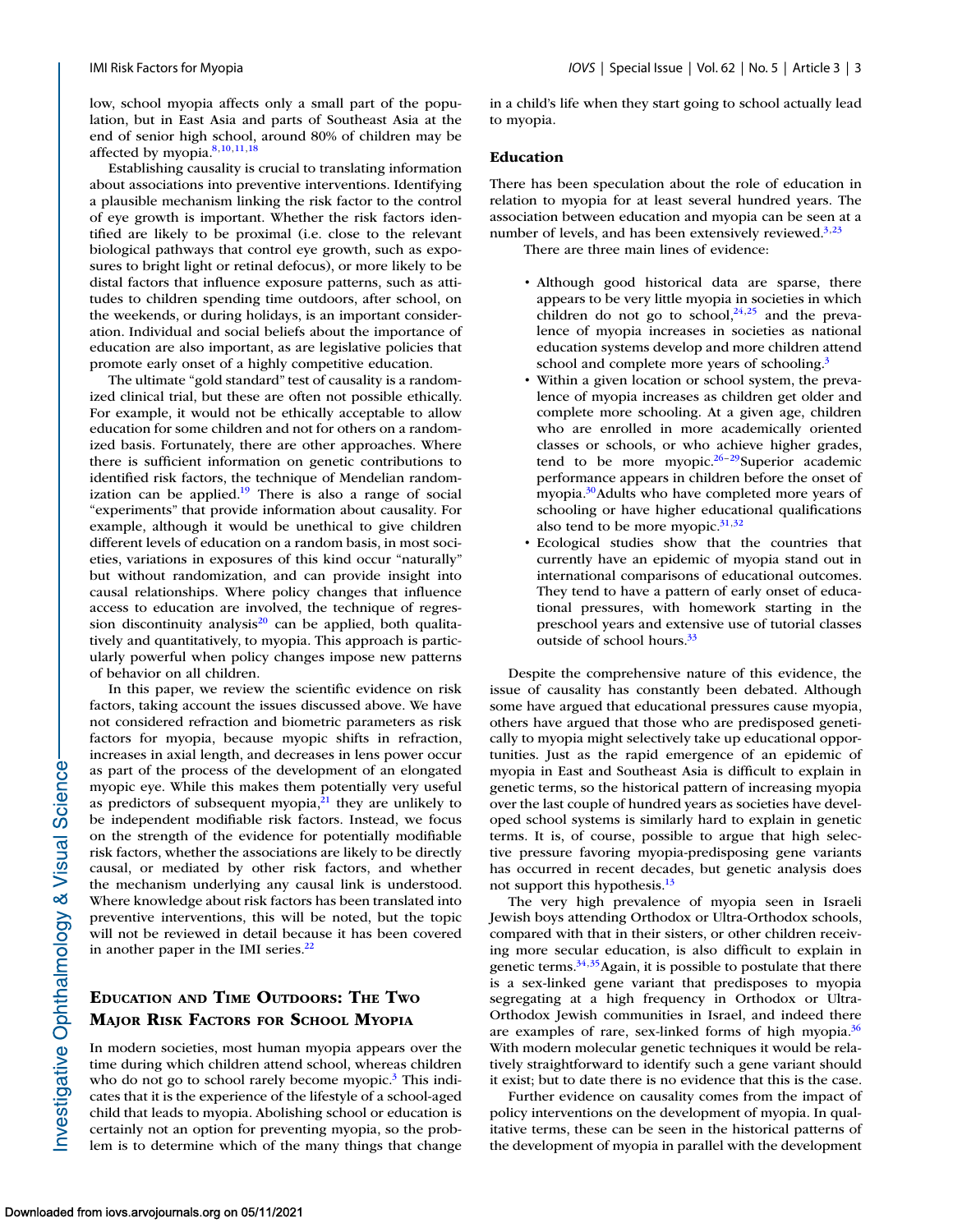of school systems, and the explosion of myopia in young adults (from 20–30% prevalence up to 70–80%) that occurred in mainland China over 20 years after the end of the Cultural Revolution in 1978, when there was a change in policy that made academic performance the main criterion for access to higher education, accompanied by a massive expansion of enrollments in higher educational institutions.<sup>3</sup> Similar impacts of educational policy changes on myopia have been documented in Singapore and Taiwan. $37,38$  The quantitative technique of regression discontinuity analysis can be applied to data of this kind, and a recent study has examined the impact of increasing the mandatory length of schooling on development of myopia in the United Kingdom.<sup>39</sup> This policy resulted in a marked decrease in mean SER. Overall, policy innovations that have led to more children experiencing more intense educational pressures have led to an increase in the prevalence and severity of myopia, providing strong evidence of causality.

The classical epidemiological evidence strongly suggests that education has a causal role in relation to myopia. When this information is combined with Mendelian randomization analysis that supports a causal role, $32$  then the associations are clearly causal. It should be noted that the Mendelian randomization study does not mean that years of schooling or myopia are strongly genetically determined, because the known genetic variation accounts for only a low percentage of the variance in each trait. The logic is that when a child's genetic profile "predisposes" them to undertake more schooling, then they are more likely to be myopic, whereas a genetic profile that "predisposes" them to be more myopic does not lead to them undertaking more schooling.

The mechanism by which this causal link is established is not clear. It has generally been assumed that reading and writing (nearwork) that are an integral part of education, provide the link. Many but not all studies have found associations between nearwork and myopia, and, in general, the associations have been weak and inconsistent, although meta-analysis suggests that the effects, while small, are real.<sup>40</sup> In contrast, others have concluded that nearwork plays little if any role.<sup>41</sup> Some studies have suggested that continuous nearwork or working distance may be more important than total duration, $42$  but no randomized trials have been conducted to evaluate if limiting the amount of nearwork, limiting continuous periods of nearwork, or controlling working distance reduces the development of myopia. Nevertheless, interventions of this kind are often considered as potential strategies for myopia control. One possibility that could explain the weak association of nearwork with myopia is that when using imprecise questionnaires, it may be difficult to achieve statistical significance because the data are too noisy. More quantitative measures are now becoming available, and this may help to clarify these issues (see below).

The first specific hypothesis about a more proximal mechanism was that nearwork required more accommodation that would stimulate eye growth. This hypothesis appeared to have gained strong support when it was shown that atropine, a muscarinic antagonist that blocks accommodation, also blocked the development of myopia. $^{43}$  This line of research has developed into the effective control of myopia progression with atropine, $44,45$  although the current evidence suggests that the drug may block eye growth by acting on nonmuscarinic receptors. $46,47$  A range of other evidence suggests that accommodation is not involved in the effects of atropine<sup>48–52</sup> This triggered a search for alternative mechanisms, although it should be noted that there is some evidence that accommodation may play some role in early refractive development.<sup>53</sup>

Given that animal experiments have shown that imposed hyperopic defocus stimulated eye growth,<sup>50</sup> attention then shifted to the lag of accommodation and resulting hyperopic defocus that occurs during nearwork. Results of a critical test of this hypothesis, namely whether lag of accommodation develops before or after the onset of myopia, have been conflicting.<sup>54–57</sup> In addition, reports on an association between accommodative lag and progression of myopia are also conflicting[.58–60](#page-14-0)

A particular variant of this hypothesis is that the development of peripheral hyperopic defocus, prior to the onset of myopia, leads to the development of myopia. $^{61}$  Animal experiments have shown that destruction of the central retina does not prevent normal regulation of eye growth, $62$ demonstrating a role for the peripheral retina, although it is less certain that the central retina has no role at all. $62$ The early evidence for the peripheral hyperopic defocus hypothesis has been contested,<sup>63,64</sup> and more recent work suggests that peripheral hyperopic defocus does not predict the development of myopia,  $63,64$  but develops after the onset of myopia in humans.<sup>65, $\overline{66}$ </sup> This would not exclude a role for peripheral hyperopic defocus in stimulating progression of myopia.

More recently, Schaeffel and colleagues have suggested that the use of black print on white paper may have a role. $67$ This hypothesis was based on evidence that activity in the retinal OFF-pathway is stimulated by the use of black on white stimuli. Because activity in the parallel ON-pathway stimulates dopamine release,<sup>68</sup> an increase in relative activity in the OFF-pathway could lead to increased axial elongation, given the evidence from animal studies that dopamine acts as an inhibitor of eye growth. $69$  However, this interesting hypothesis has not yet been tested on humans.

In summary, there is a large body of consistent evidence suggesting that there is a causal association between more education and more myopia. However, the mechanism involved is not clear, although the visual tasks of reading and writing may be contributors. Whereas this association suggests a wide variety of potential interventions, ranging from very distal societal interventions to regulate the amount of homework or to reduce the competitive nature of education pathways, through to interventions to prevent continuous nearwork or increase viewing distance, none has been validated in controlled trials.

## **Protection by Time Outdoors**

Solid evidence that time outdoors was an important factor in the development of refractive error only became available over the last 20 years. Before that, there was often very weak evidence that time outdoors or physical activity was in some way protective from myopia, based generally on the lower prevalence of myopia in rural areas and in outdoor workers.<sup>70,71</sup> Related hypotheses were that people would have long viewing distances outdoors and hence use less accommodations, but there was no serious experimentation in this area. An emphasis on lighting also developed through the work of  $Cohn<sup>72</sup>$  who advocated for improved lighting in schools. This work was very influential in stimulating the development of lighting standards for schools, but the evidence base for much of this advocacy was weak, because methods for measuring light intensity and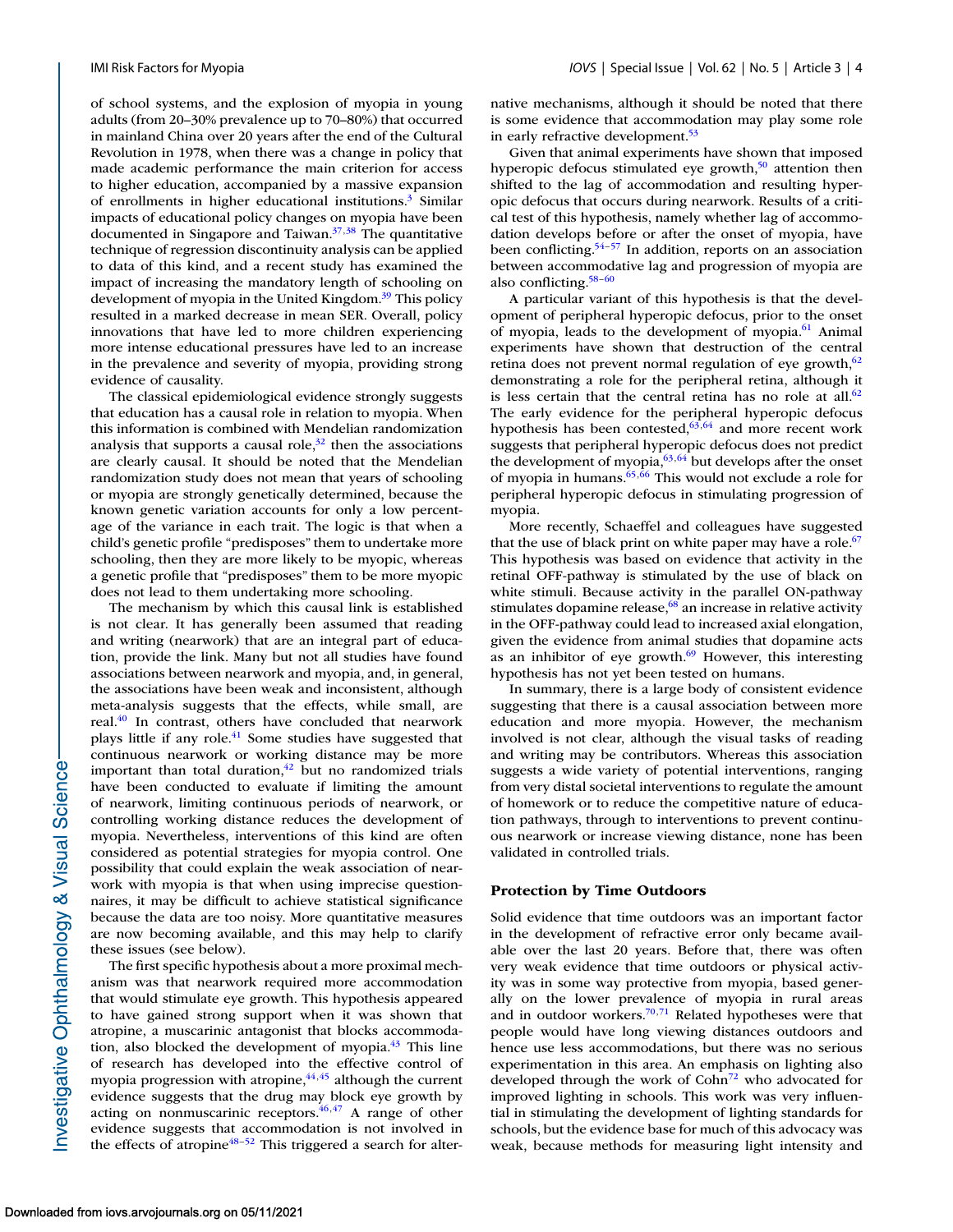performing epidemiological surveys were poorly developed at the time.

A stronger evidence base has been developed more recently, starting with two seminal papers, $26,73$  $26,73$  and followed by evidence from cross-sectional,<sup>74</sup> ecological,<sup>75</sup> and longi-tudinal<sup>[76](#page-14-0)</sup> studies. Since then, a large body of epidemiological evidence on the protective effects of time outdoors has been accumulated $^{77}$  and a recent systematic review and meta-analysis has confirmed the association.<sup>78</sup> Importantly, increased time outdoors can reduce the impact of parental myopia<sup>76</sup> and higher levels of nearwork.<sup>74</sup> The evidence for causality now includes school-based intervention trials that have shown that increases in time outdoors of 40 to 80 minutes per day produced significant reductions in incident myopia, $79-81$  consistent with the expectations from the epidemiological data.

Rose et al.<sup>74</sup> postulated that brighter light outdoors during daylight hours led to more dopamine release in the retina, which in turn inhibited axial elongation. This hypothesis has been supported by animal experiments demonstrating that bright light inhibits the development of form-deprivation myopia under laboratory conditions, and that the protective effect involves D2-dopamine receptors in chickens, monkeys, and tree-shrews. $82-84$  The effects of bright light on lens-induced myopia were more limited and inconsistent; in both chickens and monkeys, the final compensation point was not affected, but in chickens it was approached at a slower rate, whereas no change in rate was observed in monkeys.<sup>83,85</sup> In contrast, bright light reduced the level of lens-induced myopia achieved after 28 days of exposure in tree-shrews.<sup>86</sup>

One plausible alternative hypothesis was that lower vitamin D levels, naturally observed in children who spend less time outdoors, play a causal role in relation to myopia. It has been shown that children or adolescents with myopia often have lower vitamin D levels. $87,88$  Myopic subjects also have less conjunctival ultraviolet autofluorescence  $(CUVAF)^{89,90}$ and a lower prevalence of pterygia, $91$  both of which are associated with UV exposures. Because of these associations, it has been suggested that the development of CUVAF might provide a method for quantifying time outdoors. However, although this may provide a semiquantitative approach, CUVAF is not observed before the age of 8 years, it depends to some extent on skin color, and the kinetics of its development over time are not known.<sup>92</sup>

Despite these associations, a causal role for vitamin D has not been supported by more detailed analysis, including Mendelian randomization $93$  and detailed longitudinal survival analysis.<sup>94</sup> Other hypotheses are that the protective effects of bright outdoor light on myopia might be due to a different balance of hyperopic and myopia defocus outdoors as compared with indoors, or that the greater uniformity of dioptric power outdoors may be an important factor.<sup>95</sup> The former is plausible in terms of the results of animal experimentation, but there is little evidence for uniformity detection of this kind. More recently, it has been suggested that the different spatial frequency compositions of indoor and outdoor scenes may play a role.<sup>96</sup> These hypotheses now need to be assessed more systematically.

The question of causality has been settled with the randomized intervention trials in children. However, some issues are still unclear. Initial epidemiological studies were based on distinctions between time spent outdoors and indoors, using an operational definition of being outdoors (during the day) as defined by light intensities over 1000 Lux, based on validation studies. Animal studies suggest that light intensities considerably higher, at least 10 to 20,000 Lux, might be required to produce significant inhibitory effects on eye growth, but there is suggestive evidence that lower light intensities (2–5,000 Lux) may be effective in humans. $\frac{97,98}{90}$  One intervention trial has even suggested that modest increases in classroom lighting strongly inhibit the development of myopia. $\frac{99}{7}$  This study has significant limitations, but requires replication because of its significant implications for interventions. It would not be surprising if animal experiments overestimated the light exposures required for protection in school-aged children, given that the stimulus for eye growth in the experiments is strong and constant, whereas signals in humans may be more intermittent.

It has also been suggested that the timing of the exposures, $100$  or their frequency, $101$  may also be important. There is only limited experimental support for these ideas, and they have not yet been tested in humans. The type of lighting<sup>102</sup> and parameters, such as spectral composition, $103$ may also be important. Studies in rhesus monkeys have shown that rearing in narrowband long wavelength light promotes hyperopic shifts in refraction and protects from myopia[.104,105](#page-15-0) If more subtle spectral variations to lighting are shown to be effective in preventing myopia, they might provide the basis for school-based preventive strategies. It has also been suggested that exposures to violet light may be important for the prevention of myopia, $106,107$  but more follow-up work is required. Interventions of this kind may be particularly important if myopia prevention needs to rely on artificial light sources.

There is also controversy over whether increased time outdoors reduces progression as well as the onset of myopia. The initial epidemiology did not support this possibil $ity^{108}$  and a recent meta-analysis reached the same conclusion.<sup>78</sup> However, there is strong evidence that the rate of progression can be regulated, because seasonal differences in progression have been documented, with progression slower in summer than in winter. This suggests that progression may be regulated by environmental factors, and in a way that is generally consistent with the effects of nearwork and time outdoors.<sup>109-112</sup> Some epidemiological reports have suggested that more time outdoors does slow progression, $73,98,113$  $73,98,113$  and more definitive work in this area is required.

Hagen et al. $114$  have raised the question of whether controls over the development of myopia are compromised at extreme latitudes, where hours of light are limited during the winter months. In their study, the prevalence of myopia, measured with cycloplegia, in Norwegian 17 to 19 year old subjects was 16%. This is not significantly different to the prevalence of myopia measured under cycloplegia in samples of similar age of European ancestry in Northern Ireland<sup>[115](#page-15-0)</sup> (18.6%) and Australia<sup>116</sup> (17.7%), but lower than the prevalence of myopia reported in Poland $117$  (34.1%), and, as expected, somewhat lower than meta-analysis estimates based on non-cycloplegic refractions<sup>118</sup> (27.4%). Unfortunately, cycloplegic data on the prevalence of myopia in children of this age in Europe is very limited.

Hagen et al.<sup>114</sup> suggested that it might be necessary to invoke factors other than daylight exposures to explain the relatively low prevalence of myopia they reported, because of the limited daylight hours available in Norway in midwinter. However, it is not clear that this is the case, because at 60°N, where their study was performed, there are still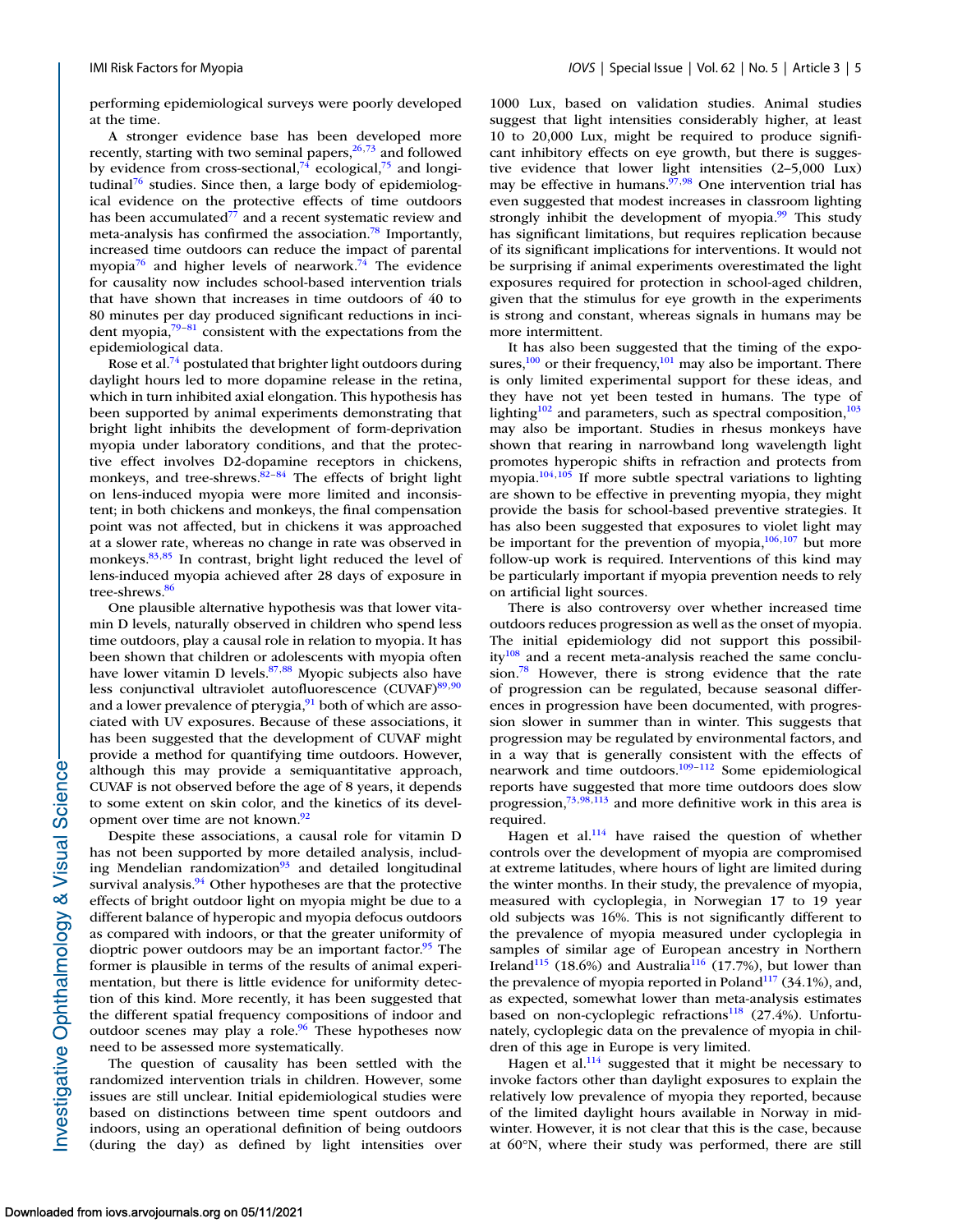6 hours of daylight, even in mid-winter. It is important to note that the amount of daylight available is not necessarily made use of, either because of cultural preferences or because of conflicts with time devoted to education, and objective measures of light exposures may be required to resolve this issue. Hagen et al.<sup>114</sup> reported that Norwegian children spent 2–4 hours/days outdoors in preschool and throughout their school years, and that Norwegian childrearing practices place emphasis on getting even very young infants outdoors. The study sample itself reported spending nearly 4 hours/day outdoors. In the context of the evidence that 2 hours outdoors per day can provide significant protection from myopia,  $74,76,79,81,98$  $74,76,79,81,98$  this amount of time may be sufficient to provide a large degree of control over the development of myopia, particularly since for most of the year, there seems to be ample daylight available.

Among the other factors, Hagen et al.<sup>114</sup> proposed that being adapted to extreme circannual variations might provide some protection, although there is little experimental evidence to support this idea. They also suggested that the specific L:M cone ratios and opsin characteristics of the population might render them less susceptible to developing myopia. This hypothesis was based on evidence that these characteristics have been associated with some syndromic forms of myopia, $119-121$  $119-121$  and it has been proposed (by Neitz and Neitz [2015] "Methods for diagnosing and treating eyelength disorders," United States Patent US895172982) that variations in these characteristics might play a wider role in the etiology of myopia. In support of this idea, Hagen et al.<sup>122</sup> presented metadata showing differences in L:M cone ratios and opsin characteristics between Northern Europeans and East Asians. However, a more extensive study of correlations between these characteristics and the prevalence of myopia, taking into account other myopiagenic factors, will be required to establish such a link. The only experimental test of this hypothesis obtained largely negative results and concluded that a large longitudinal study would be required to test it more fully. $123$ 

The situation at 60°N can be contrasted with the situation at even more extreme latitudes. Early studies on Eskimo and Inuit populations living further north at around 70°N, where around 1 hour or less of daylight is available in midwinter, showed that the prevalence of myopia was very low (1–2%), before the local populations had been moved into settlements and formal education introduced.<sup>124-129</sup> This observation is not surprising, because if there is little pressure to become myopic, exposure to protective factors may not be required. However, after these changes, the prevalence of myopia rapidly increased within one generation in younger people to over 50%, suggesting that once environmental pressure to develop myopia had been introduced, the low level of access to daylight at 70°N was insufficient to prevent the development of myopia. It is important to note that changes taking place were likely to place further restrictions on time outdoors, as well as introducing educational pressures, and, indeed, some of the authors noted anecdotally that myopia still seemed to be prevented in boys who attended school less regularly[.125](#page-16-0) These observations suggest that further exploration at extreme latitudes of the balance between myopiagenic factors, such as education and environmental factors such as time outdoors, would be useful.

In summary, there is considerable evidence to support the idea that increased time outdoors delays the onset, and perhaps slows the progression of myopia, and that the association is causal. There is considerable evidence

that the mechanism may involve stimulation of retinal dopamine release by brighter light outdoors, although other postulated mechanisms require further testing. School-based interventions to increase time outdoors have been implemented across the school system in Taiwan, with evidence of initial reductions in levels of reduced visual acuity, a proxy in school-aged children for myopia[.130](#page-16-0) Promotion of increased time outdoors is also a central part of Singapore's myopia prevention strategy, $\frac{131}{2}$  and initiatives to promote time outdoors form part of mainland China's myopia prevention plan. $132,133$ 

## **Use of Computers and Smart Phones**

In the last 2 decades, use of computers and smart phones has become a routine part of daily life, with digital devices integrated into schooling in many countries. Dirani et al. $134$ have recently proposed that increased digital screen time might now be "the single modifiable risk factor for myopia," accounting for "increased near-work activity and decreased outdoor activity." Taiwan has introduced laws controlling the amount of digital screen time that younger children are allowed (https://www.theatlantic.com/education/archive/ [2015/01/how-taiwan-is-curbing-childrens-daily-technology](https://www.theatlantic.com/education/archive/2015/01/how-taiwan-is-curbing-childrens-daily-technology-exposure/384830/)exposure/384830/, accessed October 10, 2020). How regulations of this kind could be enforced is not clear. Similarly, in mainland China, limiting screen time in schools is being implemented to control myopia[.132,133](#page-16-0)

The current evidence implicating digital devices is sparse and far from consistent. The epidemic of myopia appeared well before the common use of electronic devices, because the prevalence of myopia was already high in Taiwan and Singapore for children born in the early  $1960s$ ,<sup>10,37</sup> whereas the internet did not become available to the general public until 1993. It is certainly possible that digital devices have now come to constitute a significant form of nearwork, and their use may correlate closely with education and myopia.<sup>135–144</sup> This topic has been recently reviewed.<sup>145</sup>

However, the historical perspective is important in considering preventive interventions. Given that the first epidemics of myopia predated the widespread use of digital devices, if limits are now placed on their use, children may simply revert to traditional forms of nearwork, such as reading printed material. In addition, if digital devices encourage even more time indoors, active steps may need to be taken to get children to break with recently established behavior patterns, and spend more time outdoors. Over emphasis on digital screen time may in fact have negative consequences if it leads to neglect of other important factors. There is currently no evidence that time using digital devices is more dangerous than a similar amount of time reading, but more work in this area is clearly required.

The evidence is equivocal as to whether recent increases in the use of digital devices are associated with increases in the prevalence of myopia. Data from Taiwan suggest that there has been a steady increase in the prevalence of myopia in very recent years, $38$  particularly in younger children, which could be attributed to increasing screen time. This is not inconsistent with the more recent decreases reported after the introduction of increased time outdoors in schools. $130$  In contrast, data from Hong Kong suggest that the prevalence of myopia in 6 to 8 year old children has, if anything, slightly decreased in the last 20 years, despite an undoubted increase in the use of digital devices. $146$  It may be that in places, such as Hong Kong, the capacity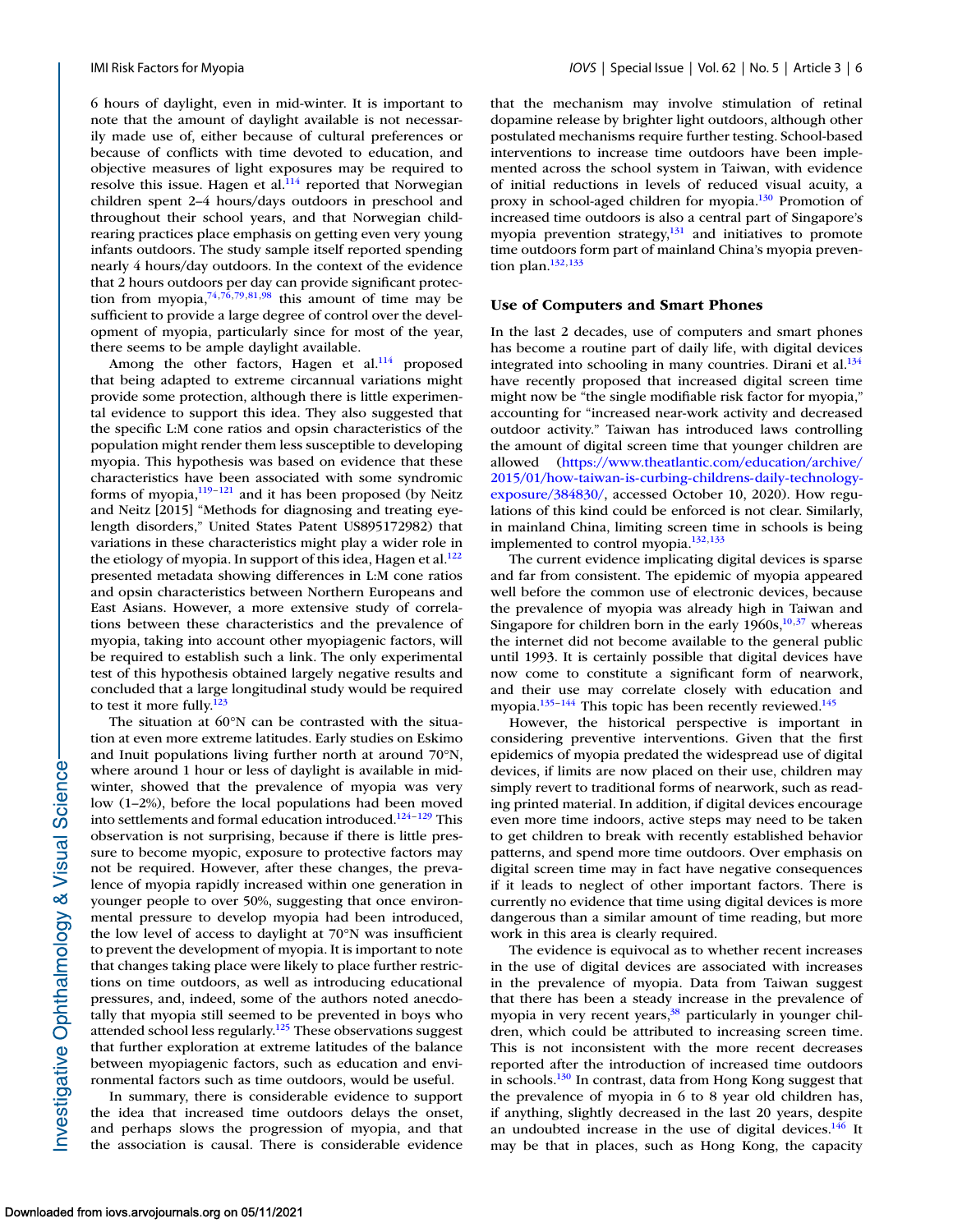to produce more myopia has reached its limits, and more definitive evidence may be obtained from locations where the prevalence of myopia is much lower. Recently, the World Health Organization (WHO) has recognized gaming disorders as a disease in the 11th revision of the International Classification of Diseases-11, and the impacts on the development of myopia of extreme screen time on those of school age, possibly combined with marked deprivation of time outdoors, have the potential to be severe. Given the interest in this topic among the public, as well as public health and education authorities, this is an area that requires more attention.

#### **Measurement of Nearwork and Time Outdoors**

One of the problems with work in this area is that nearwork and time outdoors have primarily been estimated with questionnaires. These are inevitably subject to problems of recall and secondary reporting by parents or teachers. In addition, the amount of detail that can be asked is limited; for example, it is unlikely that respondents would be able to give an accurate picture of changes in light intensity and duration of specific exposures.

Questionnaires started out short, with only a few questions on nearwork, and even less on time outdoors. $26,73,147$  $26,73,147$  $26,73,147$ The questionnaire used in the Sydney Myopia Study had a much larger set of questions, but identified that the important factor was total time outdoors, and that indoor sport was not protective.<sup>74</sup> The WHO then sponsored the development of a simpler questionnaire to be used in subsequent studies, and this has been further developed by adopting a more diary-like format to apply time constraints to answers. The questionnaire used in the GOALS study<sup>79</sup> is an example that is available online.

None of the questionnaires has been validated against objective measures. Several attempts have been made to assess how accurate questionnaire answers are by comparing the results to objective measurements. Limited use has been made of objective light sensors, such as the HOBO data logger<sup>[148](#page-16-0)</sup> and the Actiwatch,<sup>149</sup> and the agreement between questionnaire estimates and the more objective measurements is only limited. One of the important differences may be that the questionnaires ask for estimates of average activity patterns, generally discriminating among weekdays, weekends, and school holidays. In contrast, objective devices collect data on specific days. Because behavior almost certainly varies by season, in relation to weather and in school holidays, estimates of averages are bound to differ from specific measures. In the SCORM study,<sup>147</sup> the questionnaires were supplemented with activity diaries, and there is some evidence that diaries and questionnaires asking about a specific period show somewhat better agreement.

Objective measures obtained with wearable devices are likely to provide more reliable data. Other devices are now available to quantify light exposures, such as the FitSight Fitness Tracker<sup>[150](#page-16-0)</sup> and the Clouclip device.<sup>151</sup> One of the features of the data collected with these devices is that the light exposures are generally significantly lower than measures of ambient light intensities. This is probably because ambient light intensities vary depending on the direction of collection. For example, when looking at the sky versus toward the ground, intensities may vary by at least an order of magnitude. Outdoors, people rarely gaze for long periods at the horizon or the sky, but spend much more time interacting with their peers, often with a slightly downward gaze. In this respect, devices mounted on the arms of spectacles may have an advantage over other devices, because they measure light intensity along the line of sight. A general problem with all devices is that wearing them may affect behavior, and in the case of the Clouclip device, children without glasses are required to wear frames. Protection from the damaging effects of UV exposures is often required outdoors, and it has been shown that the use of sunglasses and hats results in only slight reductions in exposure.

Attempts to quantify nearwork through measurement of viewing distance have been less common. An early instrument does not appear to have been used for research purposes.<sup>152</sup> However, the Clouclip device has this capacity, as does the RangeLife. $153$  The Clouclip device has been independently validated for distance measurements.<sup>154</sup>

Wearable sensors are likely to be used more systematically in the future, but the logistics of their use on large samples is likely to be very challenging. Because they give a discrete sample in time, some sort of experience sampling regime may need to be applied to estimate longer-term patterns of use. With measurement along the line of sight, interpretation of the results in terms of viewing distance may be relatively straightforward, but the interpretation of this as nearwork may be more complicated.

One of the most fundamental problems with objective measures of activities may be that changes in well-measured parameters still need to be translated into changes in refraction and axial length. Although quality data are currently in short supply, initial data suggests that as children progress through schooling, the amount of nearwork they perform increases, whereas the time spend outdoors decreases. From this pattern, it would simplistically be expected that myopic refractive shifts and perhaps progression of myopia would increase as children enter higher year grades of schooling, but in fact these changes generally decrease after the early primary years. It seems likely that age limits the plasticity of axial growth rates, complicating the interpretation of the results by requiring age-specific translation of exposures into refractive and biometric changes. These are challenges that still need to be addressed, but appropriately used, objective devices have the potential to make a significant contribution.

## **OTHER RISK FACTORS FOR MYOPIA**

A range of other risk factors reported to be associated with myopia have been documented, but whether they are independently associated with myopia, mediated by other factors, or are surrogates of other factors is generally not clear. Given the strength and consistency of the evidence for education and time outdoors as risk factors, it is particularly important to consider whether any of the other associations with myopia are mediated by these two exposures.

Perhaps the most common approach is to put all the risk factors significantly associated with myopia on univariable analysis into a multivariable regression, and label all those that remain significant as independent. However, this approach has significant limitations, related to variable collinearity, the need to include all relevant variables, and inaccurate measurement of variables. $155$  In practice, statistical adjustment tends to perform poorly because exposures are difficult to measure and because models typically assume simple linear relationships between variables. Patterns of confounding can be complex, and it is unlikely that all relevant confounders are known, let alone measured.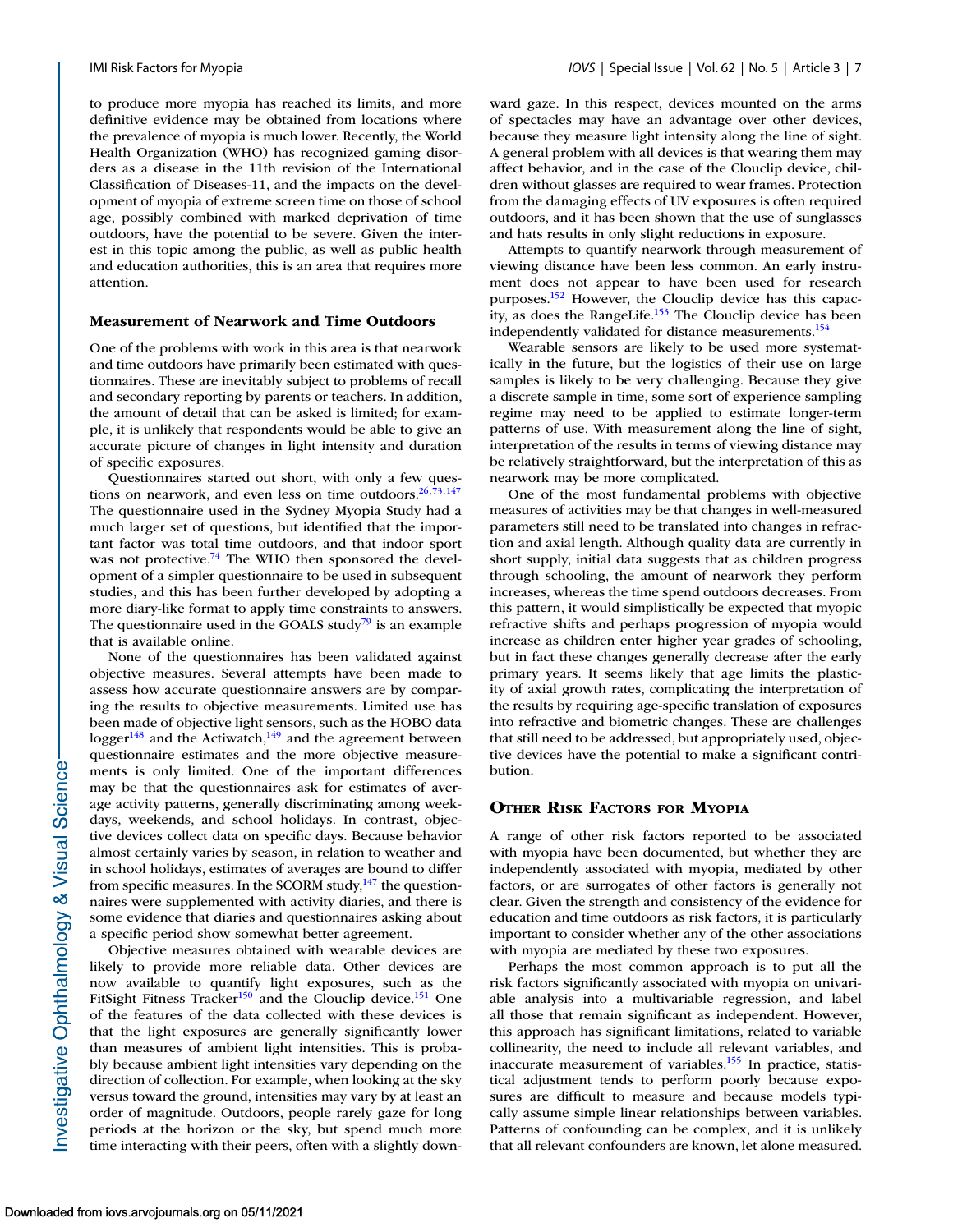Approaches based on "mediation analysis" (inclusion and removal of variables to look for changes in the associations between the dependent variable and independent variables) can suffer from similar problems.<sup>156</sup> The issues surrounding analysis of interactions between variables are similarly complex, and there is considerable debate about when additive and multiplicative models should be considered[.157,158](#page-16-0) A crucial part of any analysis requires careful thought about plausible causal mechanisms, and careful statistical testing of specific hypotheses.

## **Basic Birth Parameters**

**Sex.** Many studies have compared the prevalence of myopia in male and female subjects. In older studies, the prevalence in male subjects tends to be higher, whereas more recent studies more commonly report higher prevalences in female subjects. For example, the Blue Mountains Eye Study reported that the prevalence of myopia was higher in older male adults than in female adults, $\frac{159}{159}$  but the situation was reversed in the Sydney Myopia Study on children.<sup>160</sup> Similarly, the Liwan Eye Study reported that sex differences in older adults were marginal,<sup>161</sup> but in more recent cohorts in China, girls are more likely to be myopic than boys. $11,162$  $11,162$ The extremely large difference in the prevalence of myopia in girls and boys in Orthodox Jewish communities in Israel, where the boys undergo very intensive education from an early age, shows this trend in reverse,  $34,35$  and contrasts with the similarity of boys and girls receiving more secular education. This variability does not suggest a direct biological link between sex and myopia, but rather suggests that the associations may be mediated by social factors, such as access to education for girls, which varies markedly between locations and has improved considerably in many places in recent decades. The relationship is highly confounded, and may be influenced by differential engagement of the sexes in outdoor and nearwork activities, irrespective of whether they are biologically or socially determined. Some links to growth spurts or puberty<sup>163,164</sup> have been reported, and these may explain some of the differences in prevalence of myopia between girls and boys, who will be at different stages of puberty and growth spurts at the same age.

**Ethnicity.** Ethnicity or race has often been proposed as a risk factor for myopia, and indeed as evidence for genetic determination of myopia. It is important to note that the terms race and particularly ethnicity cover both genetic differences, which are small in magnitude compared with the genetic commonalities across all human populations, but can be measured very precisely, and cultural differences, that can be large, but are harder to quantify.

Epidemiological evidence shows major differences between ethnic groups in the prevalence of myopia, but more detailed analysis shows that these differences may be mediated by environmental exposures. For example, the prevalence of myopia is high in the three major ethnic groups resident in Singapore, Chinese, Indian, and Malay, $9,165$  $9,165$  but in India and Malaysia, the population prevalence is much lower.<sup>166–169</sup> This suggests that it is the environment of Singapore, probably the education system and the limited time spent outdoors, that is responsible for the higher prevalences.<sup>2,3,5</sup> The prevalence of myopia is higher in children of Chinese ethnicity in Singapore, but the gap has narrowed over recent years. In addition, it is known that Chinese children currently have higher engagement in education, and currently achieve higher outcomes, whereas children of Malay ethnicity report spending more time outdoors. Adjustment for the differences in educational achievements narrows the gap between the ethnic groups, but adjustment for time outdoors has not yet been performed.

Consistent with the epidemiological analysis, genetic studies have not found major differences between East Asian and European ethnic groups in the levels of myopiaassociated single-nucleotide polymorphisms (SNPs)[.170](#page-17-0) It should be noted, however, that the East Asian sample was relatively small and the study did not include analysis of the sex chromosomes. Nevertheless, genetic factors accounted for a lower percentage of variance in the East Asian sample, as would be expected if environmental factors played a larger part in East Asia. Although genetic aspects of race and ethnicity are not modifiable, cultural aspects of ethnicity are potentially more modifiable, although the difficulties of changing cultural patterns of behavior should not be underestimated.

**Parental Myopia.** One of the best documented risk factors for myopia is having parents with myopia. Although the consistent impact of parental myopia can be explained by parents with myopia passing on genetic variants that predispose their children to myopia, it is also likely that parents with myopia will be more well educated on average. Hence, parents with myopia may also pass on a myopiagenic lifestyle, in addition to shared genes. The conclusion that myopia must be a genetic phenomenon alone, because it runs in families, is simplistic, but this idea still persists. $171$ 

A purely genetic explanation for rare, monogenic (syndromic) forms of myopia is clear, but the impact of parental myopia is also seen for school myopia. Studies covering a range of different ethnic groups have shown that having one or two parents with myopia increases the risk of myopia in children,  $^{26,172-178}$  although the relative risk is naturally lower in populations with a high baseline prevalence of myopia.

So far, using data from risk factor questionnaires, there is no evidence that children with parents with myopia are more exposed to risk factors, such as nearwork and limited time outdoors. However, a recent study found that children with parents with myopia had a greater risk of myopia even after accounting for the increased risk conferred by the SNPs they inherited (having parents with myopia and inheriting myopia-predisposing SNPs were independently associated with myopia). $179$  This implies that environmental risk factors may also be involved. Similar conclusions were reached by Enthoven et al[.180](#page-17-0) More accurate objective measures of nearwork and time outdoors may be required to measure differences in environmental exposures between children with and without parents with myopia.

**Birth Order.** Associations between myopia and birth order have been reported in several cohort studies, with firstborn children tending to be more myopic.<sup>181</sup> In educational studies, it is well-documented that first-born children generally get more education, $182$  which would tend to produce more myopia. A subsequent study on the UK Biobank dataset showed that the association between myopia and birth order was reduced but not eliminated after adjusting for years of education.<sup>183</sup> In addition, in China, children from one child families were more myopic than children with siblings, which the authors attributed to greater parental support for their child's education.<sup>184</sup> However, the sociology of these differences is very complex, and more work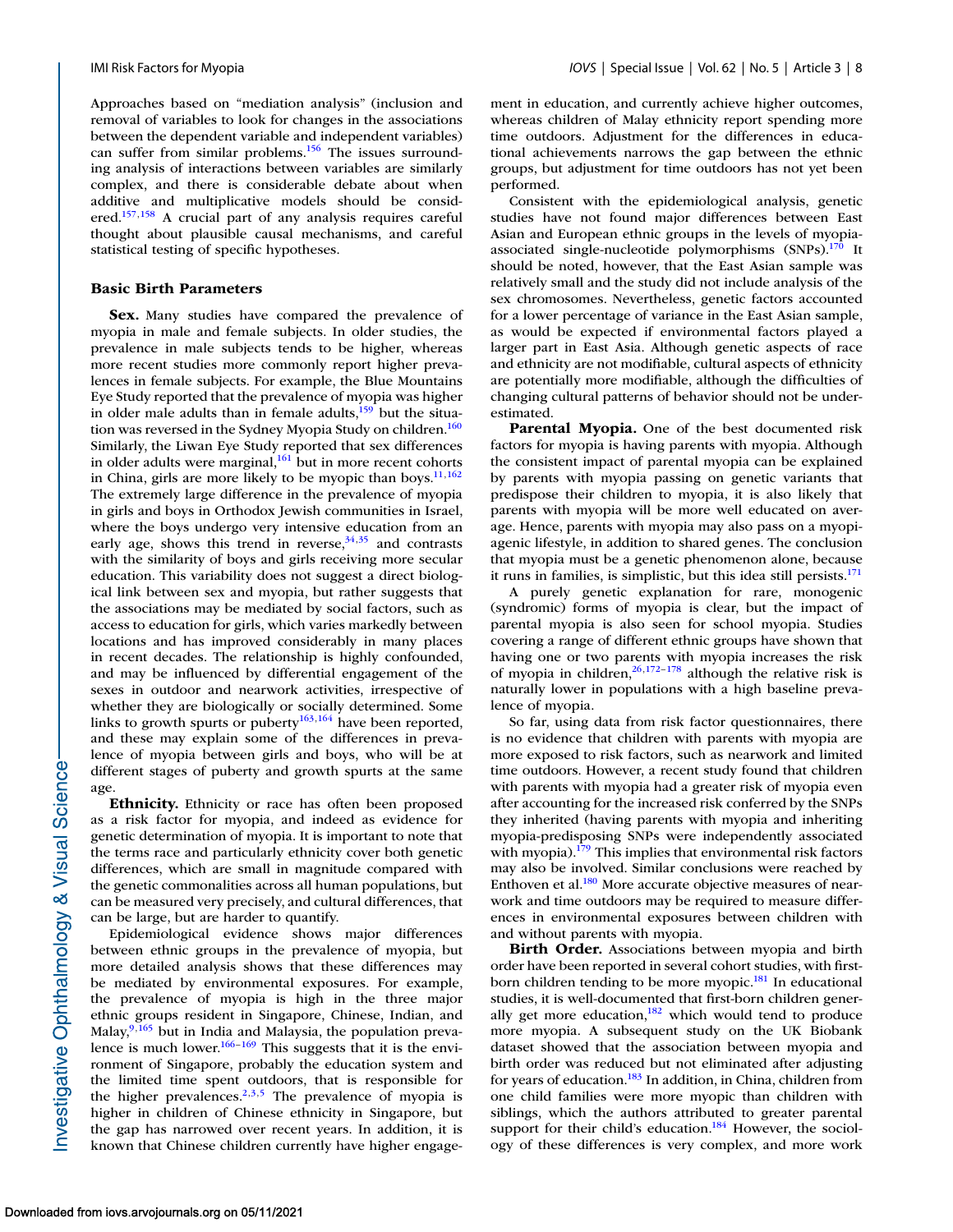needs to be done to establish whether birth order is an independent risk factor.

**Date or Season of Birth.** Season of birth has also been associated with myopia in several studies. There is a higher prevalence of high myopia in children born in Israel<sup>[185](#page-17-0)</sup> and the United Kingdom<sup>186</sup> in the summer months, but differences in the prevalence of mild myopia were slight and inconsistent, as were correlations with photoperiod. In the Israeli study, the sample consisted of young male adults (military conscripts), whereas the UK sample covered the age 18 to 100 years. A more recent paper from the UK TEDS study reported that children born in the summer months were more myopic, but again perinatal photoperiod effects were not significant.<sup>144</sup> The authors proposed a link to the age of starting school, with children born in the summer months tending to start school younger by up to 1 year because of age cutoffs for school enrollment, and progression of myopia tending to be more rapid at younger ages.

**Summary.** The factors discussed in the section are set at birth, and are not modifiable per se. However, if the differences in the prevalence of myopia that emerge during childhood associated with these factors are mediated by cultural or social attitudes or rules that lead to differential exposures, it may be possible to devise interventions to limit the development of myopia.

#### **Other Personal Factors**

**Height.** Height is similar to myopia in that it has quite a high heritability, although not as high as that of myopia.<sup>18</sup> Like myopia, it is also subject to environmental influences, with significant increases in height seen in many populations over the past century.<sup>188</sup> These have been generally attributed to more adequate nutrition. Rare and often deleterious mutations can also cause extreme variation in height.

It has been argued that associations between height and myopia might be expected, given that taller people have longer axial lengths (see for example ref. [189\)](#page-17-0), but this argument does not take into account that "emmetropization" mechanisms $190$  should produce substantial convergence of refractive status, despite differences in body stature. Although it has been reported that that height is a risk factor for myopia in children, $191$  the evidence on this is inconsistent.<sup>192</sup> In fact Rosner et al.<sup>193</sup> reported that Israeli male military conscripts who were not myopic, were taller and weighed more than those who were myopic – the reverse of some expectations. Another inconsistency lies in the difference in prevalence of myopia between male and female subjects, with a higher prevalence of myopia being commonly reported in girls in recent studies (see above), despite their smaller stature and shorter axial lengths.<sup>194</sup> In general, there appears to be a tight biological link between height and axial length, but not with refraction. Social factors affecting nutrition and education may be significant confounders. Mean height varies considerably between populations, (https://worldpopulationreview.com/ [country-rankings/average-height-by-country\), but the coun](https://worldpopulationreview.com/country-rankings/average-height-by-country)tries known to have a high prevalence of myopia do not stand out through differences in height in the way that they do in relation to educational achievement.<sup>33</sup>

**Intelligence.** Higher intelligence or IQ, and some other cognitive measures, are generally associated with myopia[.195–197](#page-17-0) Initially, this link was conceptualized in terms of dominant genetic effects within a rather simplistic big brain-big eye hypothesis,<sup>198</sup> although it is not clear that bigger brains are associated with higher intelligence, or that bigger, rather than relatively elongated, eyes are associated with myopia.

Intelligence or general cognitive function show high heritability in twin studies, although not as high as the heritability of myopia. $199$  Genetic variants with large effects on intelligence or cognitive capacity are rare and deleterious, providing an interesting analogy between rare mutations that cause intellectual disability and rare mutations that cause early onset high myopia. However, whether intelligence or cognitive capacity exert effects independent of education and perhaps time outdoors is not clear. As is the case with myopia, there is considerable evidence that these traits can be modified environmentally<sup>199-[202](#page-18-0)</sup> and a longterm trend toward increasing population IQ levels has been reported, $201,202$  although it is much less dramatic than the changes in myopia in East and Southeast Asia.

In the SCORM study, both academic grades and IQ scores were reported to be independently associated with myopia[,29](#page-13-0)[,196](#page-17-0) and the same result has been obtained in a very large study of Israeli conscripts.<sup>28</sup> Both cognitive performance and years of education were associated with myopia in the Gutenberg Health Survey, but the association with years of education was stronger. $31,195$  $31,195$  Williams et al.<sup>203</sup> reported that the phenotypic correlation between myopia and IQ was low but significant, and that most of it could be explained by genetic differences, although the proportion of variance explained by genetic factors was small for both phenotypes. This is an area in which thoughtful mediation analysis or a Mendelian randomization analysis would be particularly useful. The potentially bidirectional links among intelligence, cognition, education, and academic performance are not well understood. In addition, whatever subsequent research reveals about these links, it does not seem likely that this research will lead to interventions to prevent myopia.

**Physical Activity.** A number of papers have reported associations between increased physical activity and less myopia, but this association is confounded, given that increased physical activity is often performed outdoors. A systematic review has concluded that although most studies reported a negative association between increased physical activity and myopia, most did not rule out mediation by time outdoors, and several concluded that the important factor was time outdoors.<sup>74[,204,205](#page-18-0)</sup> A recent detailed investigation concluded that there was no significant protective association of increased physical activity with myopia, $206$  whereas a more recent paper has reported more robust associations but without ruling out time outdoors.<sup>207</sup> Further studies with more objective measures of activity and time outdoors are important because interventions aimed at promoting indoor physical activity rather than time outdoors may have little effect in preventing myopia, although they may be easier to implement.

**Sleep.** Associations between sleep and myopia have also been reported, but the evidence is quite inconsistent.<sup>208–213</sup> A large longitudinal study from Shanghai reported consistent significant associations of going to sleep late with greater myopia prevalence at baseline, incident myopia, and myopic shift in refraction, after adjustment for several variables including age, but did not find that sleep duration was an important factor. $214$  The authors noted that going to sleep late was more prevalent in children who lived in urban areas, were older, had more parents with myopia, had better educated parents, tended to wake up late, spent more time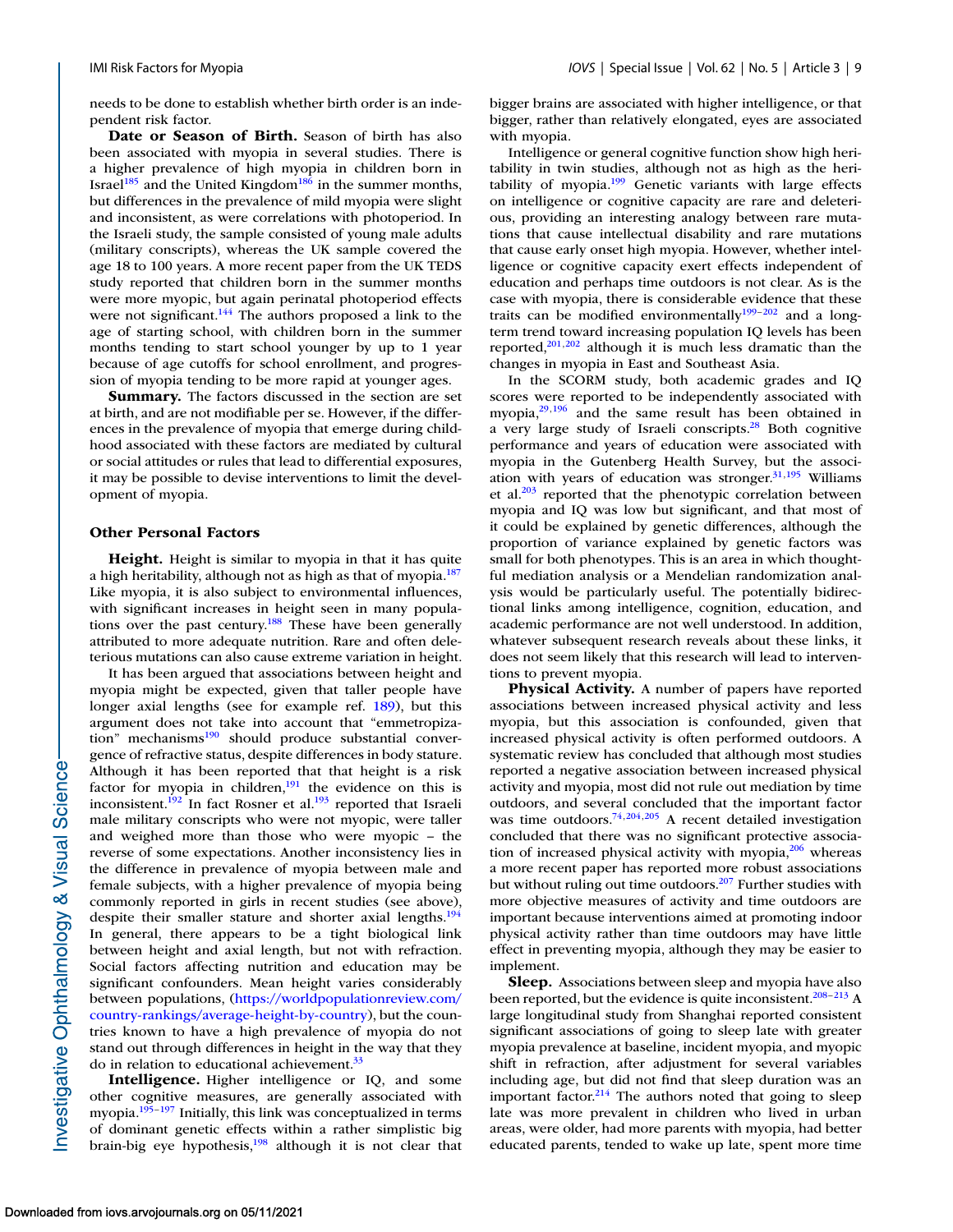reading and on screens, and spent less time outdoors – all characteristics that were also identified as risk factors for myopia. The analysis is thus highly confounded, and the evidence on causality is not strong. The authors suggested that their results might also implicate circadian rhythms. Children who have heavy study loads after school are probably likely to get less sleep, both because there is less time available, and also because mental activity close to bed time can disrupt sleep. This suggests that lack of sleep is more likely to be a problem in the senior years of school, when homework loads in many parts of East and Southeast Asia are very high. However, sleep deprivation may be less common in the early primary years, when myopia first appears.

**Summary.** Many of the associations reported in this section are not consistent across studies, suggesting that direct biological links may not be involved. In most cases, causality has not been demonstrated. The inconsistent findings suggest that many of the associations are affected by social factors and could have arisen due to confounding. There is too little data related to the role of circadian rhythms to make any firm conclusions, however, one of the benefits of natural daytime light is to maintain healthy diurnal rhythms. Thus, the effects of outdoor time on myopia may be related to whether diurnal rhythms of ocular growth are disrupted or not, and this may again be related to seasonal behavioral changes. Physical activity would seem to be a readily modifiable factor, but the available evidence currently does not suggest that interventions based on increasing physical activity, without increasing outdoor time, are likely to be effective.

#### **Family Characteristics and Environment**

**Socio-economic Status.** Since James Ware reported to the Royal Society in 1813 on the greater need for and use of corrections for near-sightedness in "persons of the higher ranks in life" as compared to "persons in the inferior stations of life,["215](#page-18-0) a large body of evidence has been accumulated showing that family income, as well as parental education and parental myopia, are associated with an increased prevalence of myopia in children. Other research has consistently shown that young adults engaged in continuing study or in occupations that involve nearwork indoors have a higher prevalence of myopia.<sup>70</sup> These associations have been observed in a wide range of populations.<sup>216-219</sup> Exceptions to this observation are rare,  $220,221$  and may possibly be associated with recent groups of migrants on low incomes pursuing intensive education for their children.

The possibility of a link between income and myopia has also been suggested by the recent epidemic of myopia in parts of East and Southeast Asia that have seen marked increases in per capita income, producing some of the wealthiest countries in the world. Jan et al. $^{222}$  have shown that, in mainland China, increases in the prevalence of visual impairment (a proxy measure for myopia) between provinces correlate with increases in gross domestic product (GDP) per capita at the province level. The potential for confounding in these analyses is obvious, and it is hard to understand how rising income could translate directly into biological changes in eye growth. Income is, however, a possible covariate of both education and nearwork. Although the association between socio-economic status (SES) and myopia is generally strong within a society at a given time, high per capita incomes were achieved in many Western societies with only modest prevalences of myopia, well before East Asian societies achieved similar income levels, but with much higher prevalences of myopia[.3](#page-13-0) Within East and Southeast Asia, the prevalence of myopia is now similar in China, Japan, South Korea, and Singapore,<sup>3</sup> but per capita income and GDP are still much lower in China (https://en.wikipedia.org/wiki/List of countries by GDP (nominal) per capita, accessed May 12, 2020). A more consistent association is with the intensity of the education system as shown in the PISA studies of educational outcomes[.33](#page-13-0) This is an area in which more quantitative analysis would be very useful.

As another example of the potential for confounding, Rahi and colleagues reported that maternal height and age were associated with more myopia.<sup>223</sup> In the United Kingdom, height differs by SES, with mean heights greater in higher SES groups[.195,](#page-17-0)[224](#page-18-0) The same is true for maternal age, with women in higher SES groups tending to have children later in life (https://www.ons.gov.uk/ [peoplepopulationandcommunity/birthsdeathsandmarriages/](https://www.ons.gov.uk/peoplepopulationandcommunity/birthsdeathsandmarriages/livebirths/articles/anoteonchildbearingbysocioeconomicstatusandcountryofbirthofmother/2016#socio-economic-status-and-average-age-of-mother-for-uk-and-non-uk-born-women) livebirths/articles/anoteonchildbearingbysocioeconomicstatusandcountryofbirthofmother/2016#socio-economic-statusand-average-age-of-mother-for-uk-and-non-uk-bornwomen, accessed May 12, 2020). Given that children from higher SES groups are generally more myopic, these associations could have arisen due to confounding.

**Smoking.** Maternal smoking was associated with a lower risk of myopia in the SCORM study from Singapore, but there was no association with paternal smoking, and the number of mothers who smoked was small.<sup>225</sup> In the subsequent STARS study, a stronger negative association with maternal and paternal smoking was reported. $226$  A similar protective relationship was reported in a sample from a pediatric ophthalmology clinic, which largely persisted after adjustment for a range of factors, including child's nearwork activity and parental myopia and education. $227$  A detailed study from South Korea reported consistent results for exposure to passive smoke estimated from urinary cotinine level, $228$  supporting the suggestion that nicotinic pathways are involved in the regulation of eye growth. In contrast, Rahi et al. reported an association between maternal smoking in early pregnancy and more myopia.<sup>223</sup> Although some of the associations reported are substantial, given the associations of smoking with SES and education, and lower gestational weight, these studies are at high risk of confounding.

Diet. Over the ages during which myopia develops in children, diets are largely set by family characteristics, including family wealth and cultures. Changes in diet have often accompanied economic development, as reflected in the secular increases in height that have been reported in many parts of the world. It should be noted that there is a need to carefully distinguish between dietary change associated with increased height as compared to that associated with an increase in obesity. Nevertheless, Cordain et al., taking a broad anthropological perspective, argued that dietary change could have contributed to the increased prevalence of myopia, and supported this argument with a plausible hypothesis linking insulin resistance, chronic hyperinsulinemia, increased circulating IGF-1, decreased circulating growth hormone, and decreased retinoid receptor signaling to increases in scleral growth. $229$  However, expected associations of height, weight, body mass index (BMI), and obesity with myopia have not been consistently observed. Improved diet has been associated with greater height and axial length, but, as noted above, this does not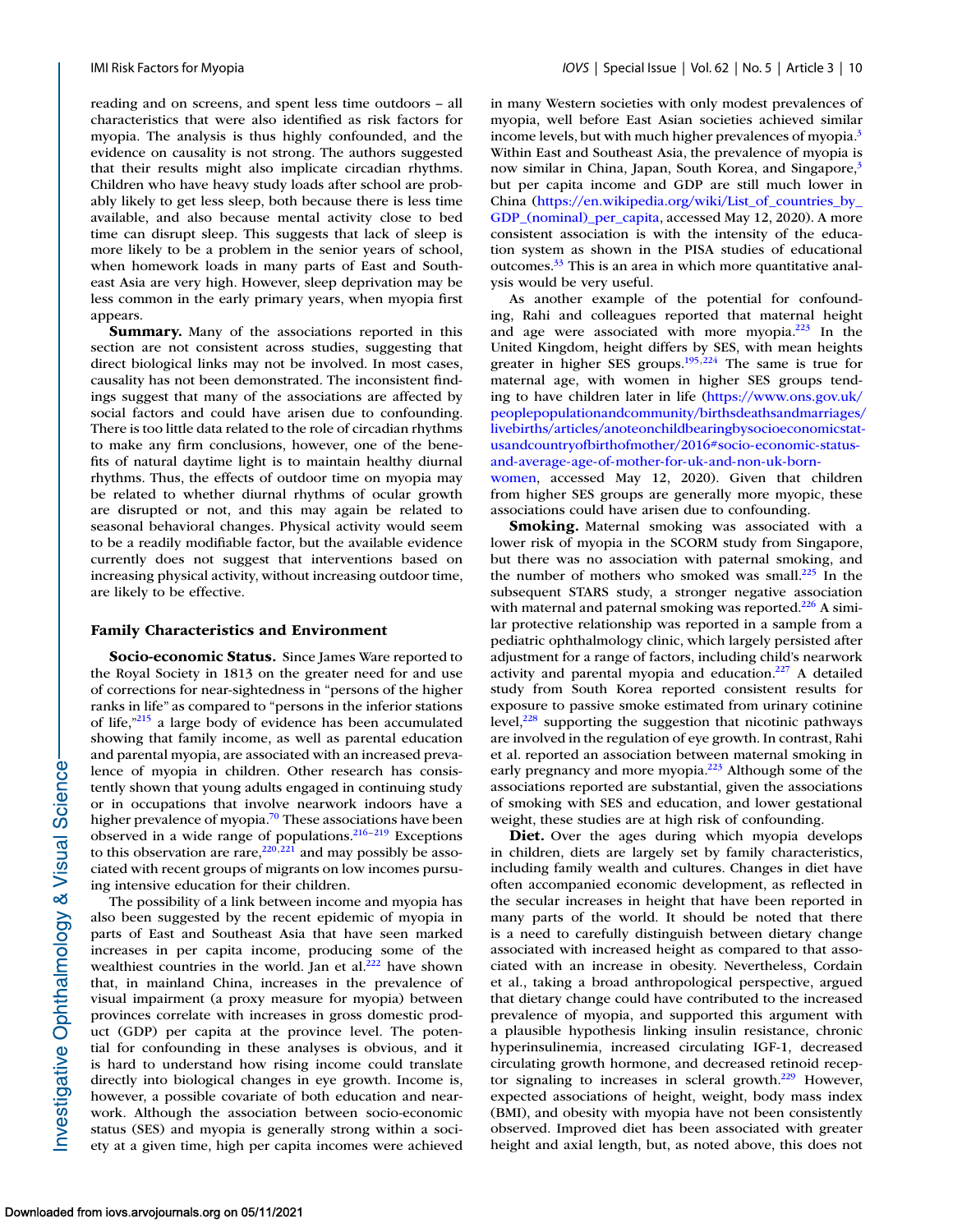appear to have produced increased myopia because of the powerful eye growth control mechanisms that exist.

International variations in mean height do not parallel variations in the prevalence of myopia. Similarly, international variations in the prevalence of people in the overweight and obesity categories do not parallel the international distribution of myopia, with none of the countries with a high prevalence of myopia making the list of the [top 20 countries ranked by percentage of obesity \(https:](https://www.who.int/gho/ncd/riskfactors/overweight/en/) //www.who.int/gho/ncd/risk\_factors/overweight/en/,

accessed January 30, 2019). Thus, there is little support for a tight biological link between diet and myopia.

Another problem in this area is the sheer diversity of the components of diet and the difficulty of measuring lifetime exposures. Few dietary nutrients and micronutrients have been examined in detail. However, over 50 years ago, Gardiner explored the relationship between diet and myopia, particularly protein, with suggestive results, but this work does not appear to have been followed up. $230-233$ More recently, studies examining dietary zinc and myopia suggested no association.<sup>234,235</sup> At present, there is no strong evidence implicating dietary change in the epidemic of myopia.

**Summary.** The association of family income with myopia in children is largely consistent. Although it is difficult to test formally, it seems likely that most of the data can be explained by associations between family income and education of the children, rather than a direct link between income and education. However, further work is needed for a more comprehensive understanding of the causal and noncausal pathways linking family income to myopia.

#### **Aspects of the Lived Environment**

**Urban/Rural Differences.** Urban-rural differences in the prevalence of myopia have been frequently reported, with large differences appearing when the level of economic development is markedly different in the different locations. Studies from mainland China,  $11,162,236-238$  $11,162,236-238$  $11,162,236-238$  Taiwan,  $239$ and Indi[a166,168](#page-17-0)[,240](#page-18-0) have shown marked differences in the prevalence of myopia, with the prevalence higher in urban than rural areas. It has generally been assumed that these differences can be explained by differences in educational outcomes and time spent outdoors, but this assumption has never been systematically tested. However, a detailed analysis of data from the ALSPAC study has suggested other factors, such as population density, might be more important, at least in the prosperous Avon Valley region. $^{241}$  Population density has also been invoked as a factor in an Australian study<sup>242</sup> and in China.<sup>243</sup> In the latter study, the prevalence of myopia was high across a wide range of population densities, suggesting that other factors were more important.

Even within cities, regional differences in prevalence of myopia have been reported. The Sydney Myopia Study reported that the prevalence of myopia was highest in inner city areas. $242$  Access to green space has also been linked to lower use of spectacles, as a proxy for myopia, $^{244}$  but there are many confounding effects in studies of this kind, such as where do higher SES families live, and where do the families of children achieving higher educational outcomes live. It does seem plausible that greater access to green space for play might provide an opportunity for more time outdoors and the prevention of myopia, but other factors, including safety, weather, pollution, and cultural attitudes, may determine whether it is used effectively.

**Pollution.** Pollution is one of the factors that has increased markedly since the Second World War in parts of East and Southeast Asia. One of the problems in this area is that there are many forms of pollution, but most attention has been devoted to air pollution. In international terms, air pollution is more extreme in many cities in South Asia and the Middle East than in Chinese cities, although their prevalence of myopia is much lower than in Chinese cities [\(https://www.who.int/airpollution/data/cities/en/,](https://www.who.int/airpollution/data/cities/en/) accessed May 12, 2020). Increased use of spectacles, presumably for myopia, has also been associated with traffic-related pollution, $245$  but the effect is weak and may be related to the association between urban residence and more myopia, as well as links to SES, area of residence, and education, rather than to a direct effect of pollution. An association between myopia and traffic pollution was also reported from Taiwan. These studies are also highly confounded. The Taiwanese group has reported that concentrated atmospheric pollution applied to the eyes in animal experiments promotes the development of myopia,<sup>246</sup> but whether this simply represents a form of form-deprivation myopia is not clear.

**Housing.** Type of housing, particularly its size, has also been suggested as a factor, particularly the idea that living in small apartments might promote myopia. However, the results in this area are currently inconsistent. In Singapore, more spacious housing was associated with more myopia, $^{27}$ possibly because of a causal chain involving SES, housing, and its associations with education. In contrast, in both Sydney<sup>242</sup> and Hong Kong,<sup>247</sup> small apartment dwelling has been associated with more myopia. A detailed study in Hong Kong has suggested that home size and aspects of the home defocus environment may be associated with myopia.<sup>248</sup>

**Circadian Rhythms.** A large body of evidence from animal experiments supports the idea that there are circadian or diurnal rhythms in parameters, such as axial length and choroidal thickness, and that abnormal light exposures, such as constant light and dark, lead to changes in eye growth in animals.<sup>249,250</sup> In addition, studies examining gene expression in animal models of myopia have reported changes in expression of mRNAs associated with circadian clock genes, $251,252$  and genomewide association studies (GWAS) have reported SNPs in similar genes associated with myopia[.13](#page-13-0)

A fundamental problem in interpreting these observations is that dopaminergic function, through its interaction with melatonin, is an integral part of circadian and diurnal pathways. Given the evidence for a major role of dopamine release in the control of eye growth,<sup>253</sup> it is difficult to determine whether changes in light-regulated dopamine release or perturbations of broader circadian pathways have a primary role in leading to excessive axial elongation. In the animal experiments, it is possible that changes in dopamine release led to changes in the expression of clock genes, and it is equally possible that mutations in clock genes may lead to perturbed dopamine synthesis and release.

An environmental exposure that disrupts circadian rhythms in humans, leading to the development of myopia, has not been identified. An early report that children who slept with night lights became very myopic generated considerable interest. $254$  However, attempts to replicate this finding in a range of populations found little or no effect.<sup>255–261</sup>One epidemiological phenomenon that may give some support to this hypothesis is the emergence of an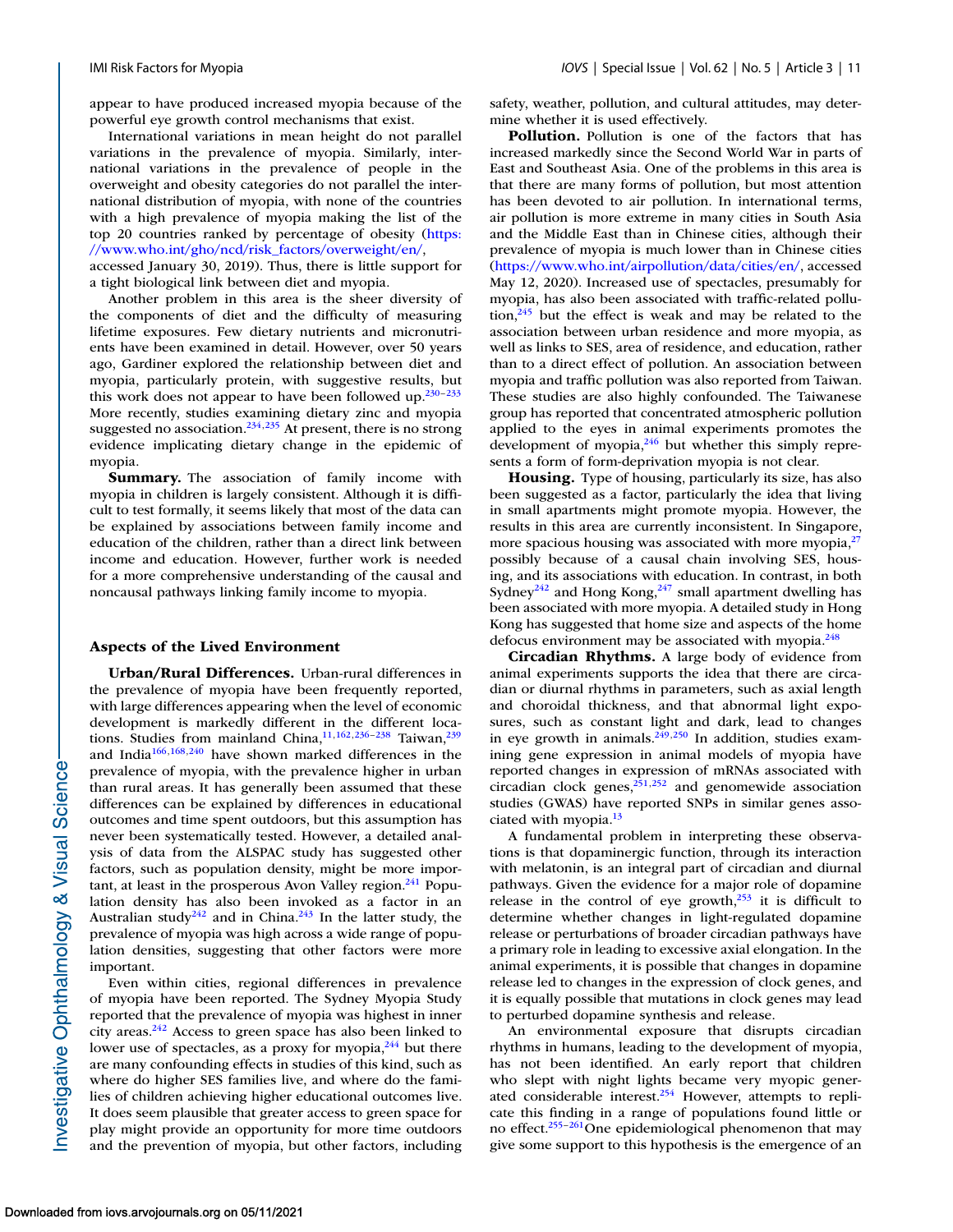epidemic of myopia in Inuit and Eskimo populations when they were moved into settlements and received somewhat rudimentary education, far less intensive than that required to produce an epidemic of myopia in East and Southeast Asia[.124,125,128](#page-16-0)

Based on evidence that brief exposure of chickens to light at night disrupted growth rhythms,  $262$  it has been suggested that increased use of artificial lighting and the consequent rise of light pollution might be a cause of myopia, although rhythms in humans seem to be more robust. $263$  However, light pollution maps show similar levels of light pollution in East Asia, Europe, and North America (https://www. [lightpollutionmap.info, accessed October 12, 2020\) although](https://www.lightpollutionmap.info) the prevalences of myopia in these regions are quite different. It is therefore difficult to attribute the increased prevalence of myopia in East Asia to increased light pollution, and other factors seem likely to play a major role.

Kearney et al. $264$  have recently reported that myopes in the NICER study have higher morning levels of serum melatonin, although this finding was not replicated in a US study. $263$  More recently, this group reported that circadian rhythms in melatonin levels were not altered in myopes as compared with emmetropes.<sup>265</sup> In contrast, a more recent paper reported that melatonin levels were lower, and that there were phase shifts in rhythms.<sup>266</sup> At this stage, it is not clear whether these observations suggest a role for circadian rhythms, or whether the changes in melatonin levels are secondary to changes in dopamine metabolism.

#### **Miscellaneous Risk Factors**

**Allergic Conjunctivitis, Hay Fever, and Kawasaki Disease.** In 2011, Herbort et al. proposed an association of myopia with inflammatory conditions affecting the choriocapillaris. $267$  An association between myopia and ocular inflammatory conditions, such as uveitis, was subsequently demonstrated, $268$  and a higher risk of myopia was associated with allergic conjunctivitis, and less so allergic rhinitis, atopic dermatitis, and asthma. $246$  A large population-based study using the US National Health and Nutrition Examination Survey (NHANES) dataset showed that hay fever was also associated with a higher prevalence of high myopia.<sup>269</sup> A recent report has also associated increased myopia with Kawasaki disease, $270$  which has conjunctivitis as one of its core diagnostic criteria.

These associations raise the intriguing possibility of a link between ocular allergic responses and the development of myopia. Using an animal model, Wei et al. have proposed a potential molecular mechanism involving increased tumor necrosis factor (TNF)-alpha and interleukins.<sup>246</sup> It does not seem likely that a link between ocular inflammation and myopia can explain the epidemic of myopia in East and Southeast Asia, because there is no parallel between the international distribution of myopia and that of allergic rhinoconjunctivitis in children.<sup>271</sup> One possibility is that eye rubbing may lead to myopic refractions through corneal changes, as may be the case with keratoconus, $272$  but a US study on hay fever did not support this hypothesis. $269$  The possibility that children with these conditions tend to spend less time outside should be examined. It is also plausible that allergic conditions might add to the incidence and progression of myopia, without being the primary determinant of myopia onset. Another possible factor may be the drugs used to control allergies, although there is currently no evidence for this.

**Febrile Diseases.** Using data from the UK Biobank, Guggenheim et al. reported associations between several childhood diseases and myopia. From a list including pneumonia, encephalitis, meningitis, rheumatic fever, measles, rubella, mumps, diphtheria, and pertussis, myopia was associated with rubella, and mumps and pertussis were associated with any myopia, whereas measles, rubella, and pertussis were associated with high myopia. $273$  The authors argued against a link to educational disruption or limited time outdoors, because not all serious childhood diseases were linked to myopia. This link, whatever its causes, is unlikely to explain the emergence of the epidemic of myopia, because, in general, childhood vaccination has increased over time in many countries, including in East and Southeast Asia since the Second World War, yet the prevalence of myopia has increased. However, these findings may have clinical implications that need to be explored.

**Fertility Treatment.** The British TEDS study has documented a standard range of social variables, with level of maternal education, summer birth, and hours spent playing computer games surviving full multivariate regression analysis, with associations with SES, educational attainment, reading enjoyment, and cognitive variables showing associations at multiple stages in the life-course analysis. A unique feature of the analysis was the protective associations of fertility treatment detected in the final analysis.<sup>197</sup> The authors ruled out associations with parental education, and the explanation for this finding remains obscure.

## **POPULAR BELIEFS ABOUT THE CAUSES OF MYOPIA**

There are many popular beliefs about the causes of myopia around the world, which have presumably arisen because the development of myopia and its progression is often observed by parents, who naturally seek explanations. In the Western world, a common belief is that reading in dim light, or under the bed-clothes causes vision to deteriorate, but this outcome, and these behaviors might indeed be common in those who like reading books, and read a lot, without indicating a causal connection. Scientific evidence in this area is very limited, and although animal experiments suggest that chickens exposed to constant dim light may slowly develop myopia, objective measurements on children suggests that children with myopia are less exposed to dim lights as well as brighter lights than nonmyopic children.<sup>274</sup> We have not attempted a systematic survey in this area, but in China, there seems to be many beliefs of this kind, perhaps because the prevalence of myopia has increased so conspicuously. One commonly encountered belief is that myopia is associated with reading and writing postures that violate the "foot, fist, inch" rule, that is the eyes should be one foot from the book, the chest should be one fist from the desk, and the fingers should be one inch from the nib of the pen. This is a variant on the idea that bad posture while reading leads to the development of myopia, which has widespread currency, but has never been rigorously tested. A similar common belief is that reading while riding on public transport is dangerous, but again this has never been tested. Other ideas include the development of myopia in children who read on their back, or their front, or who read extracurricular books with font sizes greater than standard text-books. These proposed factors need to be subjected to thorough epidemiological investigation. If they stand up to scrutiny, they need to be evaluated in carefully designed randomized clinical trials. Unfortunately, several such recommendations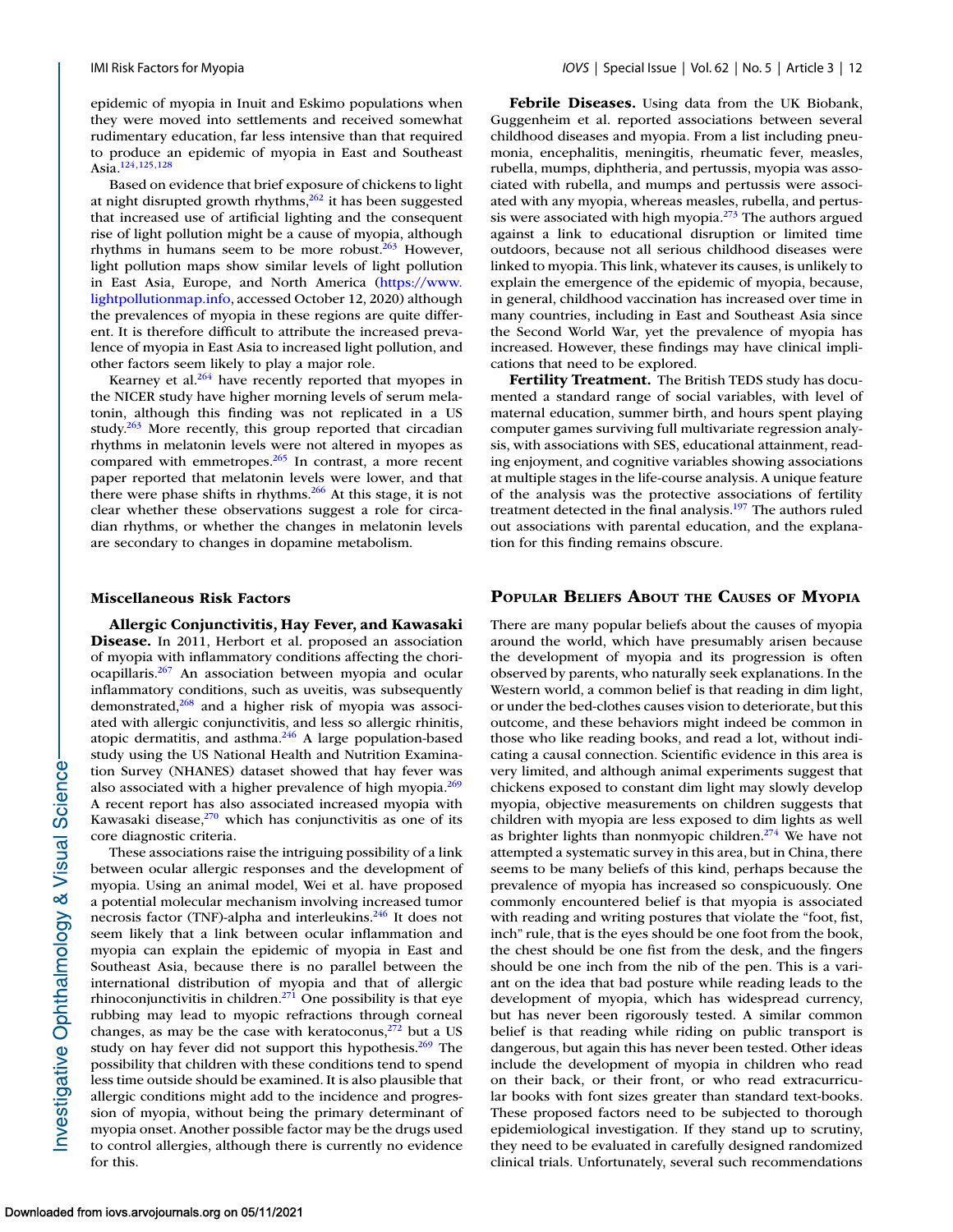**TABLE.** Summary of Factors Associated With Myopia

| Factor                                                                           | Evidence/Causal Relationship | <b>Confounding Issues</b>                     |
|----------------------------------------------------------------------------------|------------------------------|-----------------------------------------------|
| <b>Major</b> factors                                                             |                              |                                               |
| Education                                                                        | Strong and causal            | Time outdoors                                 |
| Time outdoors                                                                    | Strong and causal            | Role of light (intensity, duration, spectrum) |
| Screen time                                                                      | Equivocal                    | Nearwork                                      |
| <b>Basic birth factors</b>                                                       |                              |                                               |
| <b>Sex</b>                                                                       | Weak                         | Social factors                                |
| Ethnicity                                                                        | Inconsistent                 | Cultural attitudes or genetics                |
| Parental myopia                                                                  | Strong                       | Genetics or myopiagenic environments          |
| Birth order                                                                      | Weak                         | Years of education                            |
| <b>Birth season</b>                                                              | Weak                         | Years of education                            |
| Other personal factors                                                           |                              |                                               |
| Height                                                                           | Weak                         | Social factors                                |
| Intelligence                                                                     | Moderate                     | Education, time outdoors                      |
| Physical activity                                                                | Moderate                     | Time outdoors                                 |
| Sleep                                                                            | Weak                         | <b>Educational pressures</b>                  |
| <b>Family characteristics</b>                                                    |                              |                                               |
| Socio-economic status                                                            | Moderate                     | Education                                     |
| Smoking                                                                          | Weak                         | Education, SES                                |
| Diet                                                                             | Weak                         | Education, SES                                |
| Environment                                                                      |                              |                                               |
| Urban/rural                                                                      | Moderate                     | Education, SES, time outdoors                 |
| Pollution                                                                        | Weak                         | <b>SES</b>                                    |
| Housing                                                                          | Weak                         | Education, SES                                |
| Circadian rhythms                                                                | Weak                         | Dopamine                                      |
| Night light                                                                      | Negative                     |                                               |
| Light spectrum                                                                   | Weak                         | Limited data                                  |
| <b>Miscellaneous factors</b>                                                     |                              |                                               |
| Allergic conjunctivitis, hay fever, Kawasaki                                     | Weak                         | Limited data, time outdoors                   |
| disease, febrile diseases                                                        |                              |                                               |
| Fertility treatment                                                              | Weak                         | Limited data                                  |
| <b>Common beliefs</b>                                                            |                              |                                               |
| Reading in dim light, under bed-clothes or                                       | Weak                         | Limited data                                  |
| in transport<br>Posture in reading/writing and holding pen,<br>font size in book | Weak                         | Limited data                                  |

have been written into China's National Myopia Prevention Plan as advice to parents, without a solid scientific basis.

## **CONCLUSIONS**

This overview of risk factors for myopia has identified education and limited time outdoors as major risk factors for myopia. These two factors offer the prospect of identifying evidence-based approaches to the control of myopia, such as increased time outdoors and, possibly, decreased nearwork time. How these two factors act to regulate eye growth is largely unknown, but in the case of time outdoors it appears to involve regulation of the rate of dopamine release, and possibly other factors. Animal studies relevant to these pathways have been reviewed in another article in this series.<sup>16</sup> To date, only the negative (protective) association of increased time outdoors with myopia has been translated into a proven preventive intervention.

Myopia is often described as a complex multifactorial condition, and many other risk factors for myopia have been proposed. The Table lists these factors, and the quality of the evidence that currently documents them. The majority of them may involve more distal social factors, such as parental and social attitudes to education, provision of educational opportunities, and organization of school systems, and may be mediated by the exposures to educational pressures and time outdoors that children receive. So far, few have been translated into a preventive intervention that has been validated in a controlled trial, although several have obvious potential.

Future studies in this area need to become more rigorous. Cycloplegia needs to follow the required standard. Statistical adjustment for potential confounders, and mediation analysis, need to become more systematic, and to be conducted with greater thought about potential causal pathways. Measurement of the major identified risk factors, education or nearwork, and time outdoors, needs to become more accurate. New studies should therefore collect data on education, nearwork exposures and time outdoors, ideally using the objective sensors that are becoming available. Where possible, the powerful techniques of Mendelian randomization and regression discontinuity analysis should be applied. These improvements are required if studies on risk factors are going to provide a reliable basis for the development of future preventive interventions.

## *Acknowledgments*

The authors thank Monica Jong for facilitation of the process.

Supported by the International Myopia Institute. The publication costs of the International Myopia Institute reports were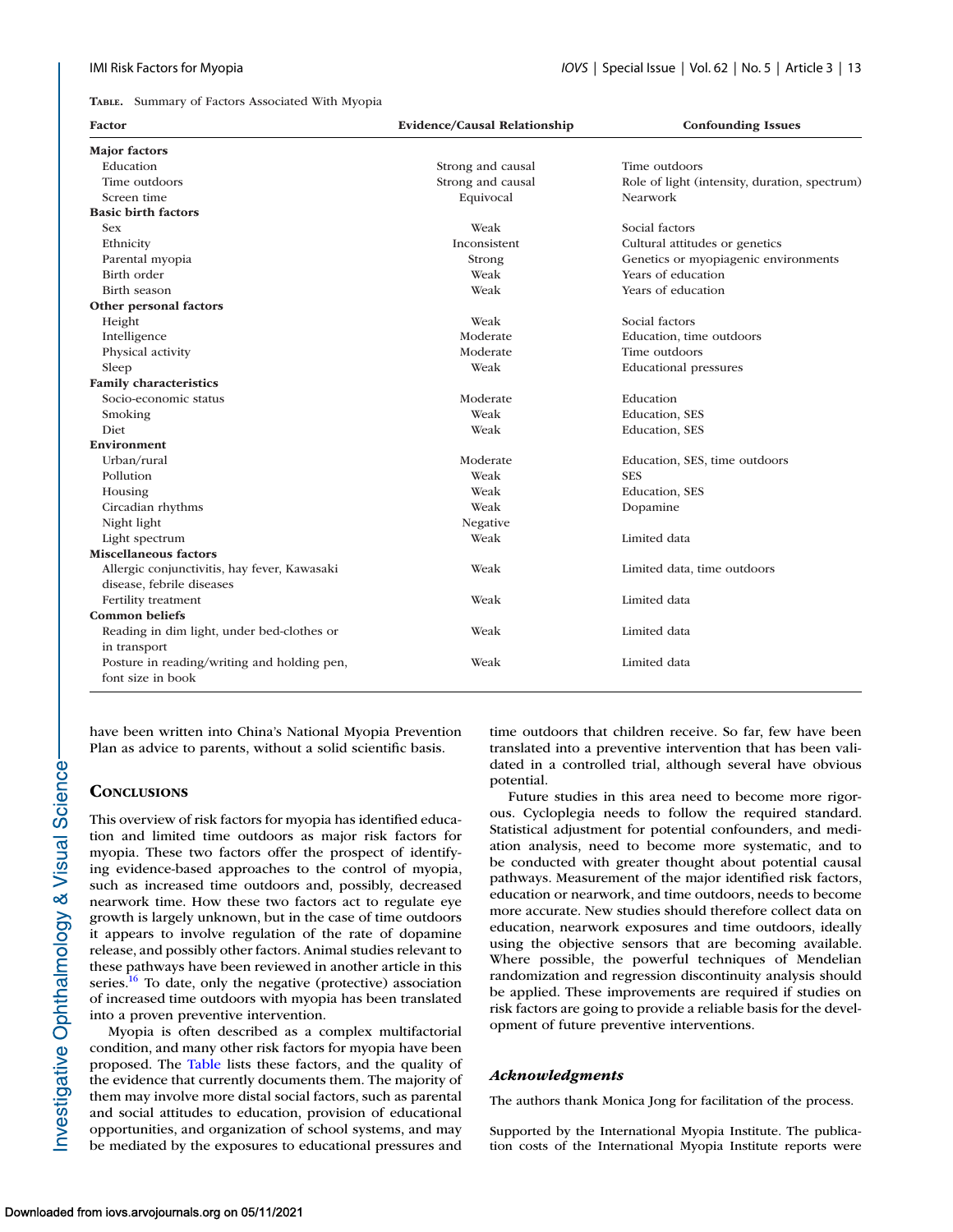<span id="page-13-0"></span>supported by donations from the Brien Holden Vision Institute, Carl Zeiss Vision, CooperVision, Essilor, and Alcon.

Disclosure: **I.G. Morgan**, None; **P.-C. Wu**, None; **L.A. Ostrin**, None; **J.W.L. Tideman**, None; **J.C. Yam**, None; **W. Lan**, None; **R.C. Baraas**, None; **X. He**, None; **P. Sankaridurg**, BHVI (E), coinventor on multiple patents related to myopia (P); **S.M. Saw**, None; **A.N. French**, None; **K.A. Rose**, None; **J.A. Guggenheim**, None

## *References*

- 1. Dolgin E. The myopia boom. *Nature*. 2015;519:276–278.
- 2. Morgan I, Rose K. How genetic is school myopia? *Prog Retin Eye Res*. 2005;24:1–38.
- 3. Morgan IG, French AN, Ashby RS, et al. The epidemics of myopia: aetiology and prevention. *Prog Retin Eye Res*. 2018;62:134–149.
- 4. Morgan IG, He M, Rose KA. Epidemic of pathological myopia: what can laboratory studies and epidemiology tell us? *Retina*. 2017;37:989–997.
- 5. Morgan IG, Ohno-Matsui K, Saw SM. Myopia. *Lancet*. 2012;379:1739–1748.
- 6. Pan CW, Ramamurthy D, Saw SM. Worldwide prevalence and risk factors for myopia. *Ophthalmic Physiol Opt*. 2012;32:3–16.
- 7. Flitcroft DI, He M, Jonas JB, et al. IMI defining and classifying myopia: a proposed set of standards for clinical and epidemiologic studies. *Invest Ophthalmol Vis Sci*. 2019;60:M20–M30.
- 8. Jung SK, Lee JH, Kakizaki H, Jee D. Prevalence of myopia and its association with body stature and educational level in 19-year-old male conscripts in Seoul, South Korea. *Invest Ophthalmol Vis Sci*. 2012;53:5579–5583.
- 9. Koh V, Yang A, Saw SM, et al. Differences in prevalence of refractive errors in young Asian males in Singapore between 1996-1997 and 2009-2010. *Ophthalmic Epidemiol*. 2014;21:247–255.
- 10. Lin LL, Shih YF, Hsiao CK, Chen CJ. Prevalence of myopia in Taiwanese schoolchildren: 1983 to 2000. *Ann Acad Med Singapore*. 2004;33:27–33.
- 11. Wu JF, Bi HS, Wang SM, et al. Refractive error, visual acuity and causes of vision loss in children in Shandong, China. The Shandong Children Eye Study. *PLoS One*. 2013;8:e82763.
- 12. Holden BA, Fricke TR, Wilson DA, et al. Global prevalence of myopia and high myopia and temporal trends from 2000 through 2050. *Ophthalmology*. 2016;123:1036–1042.
- 13. Hysi PG, Choquet H, Khawaja AP, et al. Meta-analysis of 542,934 subjects of European ancestry identifies new genes and mechanisms predisposing to refractive error and myopia. *Nat Genet*. 2020;52:401–407.
- 14. Wojciechowski R. Nature and nurture: the complex genetics of myopia and refractive error. *Clin Genet*. 2011;79:301– 320.
- 15. Guggenheim JA, St Pourcain B, McMahon G, Timpson NJ, Evans DM, Williams C. Assumption-free estimation of the genetic contribution to refractive error across childhood. *Mol Vis*. 2015;21:621–632.
- 16. Tedja MS, Haarman AEG, Meester-Smoor MA, et al. IMI Myopia genetics report. *Invest Ophthalmol Vis Sci*. 2019;60:M89–M105.
- 17. Morgan IG, Iribarren R, Fotouhi A, Grzybowski A. Cycloplegic refraction is the gold standard for epidemiological studies. *Acta Ophthalmol*. 2015;93:581–585.
- 18. Koh V, Yanf A, Saw SM, et al. Differences in prevalence of refractive errors in young Asian males in Singapore between 1996-1997 and 2009-2010: prevalence and risk

factors of epiretinal membrane in Asian Indians. *Opthalmic Epidemiol*. 2014;21;247–255.

- 19. Adam D. The causation detector. *Nature*. 2019;576:196– 199.
- 20. Venkataramani AS, Bor J, Jena AB. Regression discontinuity designs in healthcare research. *BMJ*. 2016;352:i1216.
- 21. Zadnik K, Sinnott LT, Cotter SA, et al. Prediction of juvenileonset myopia. *JAMA Ophthalmol*. 2015;133:683–689.
- 22. Wildsoet CF, Chia A, Cho P, et al. IMI interventions for controlling myopia onset and progression report. *Invest Ophthalmol Vis Sci*. 2019;60:M106–M131.
- 23. Rose KA, French AN, Morgan IG. Environmental factors and myopia: paradoxes and prospects for prevention. *Asia Pac J Ophthalmol (Phila)*. 2016;5:403–410.
- 24. Skeller E. Anthropological and ophthalmological studies on the Angmagssalik Eskimos. *Meddr Gron*. 1954;107:187– 211.
- 25. Holm E. The ocular refractive state of the Palae-Negroids in French Equatorial Africa. *Acta Ophthalmol Suppl*. 1937;13:1–299.
- 26. Mutti DO, Mitchell GL, Moeschberger ML, Jones LA, Zadnik K. Parental myopia, near work, school achievement, and children's refractive error. *Invest Ophthalmol Vis Sci*. 2002;43:3633–3640.
- 27. Quek TP, Chua CG, Chong CS, et al. Prevalence of refractive errors in teenage high school students in Singapore. *Ophthalmic Physiol Opt*. 2004;24:47–55.
- 28. Rosner M, Belkin M. Intelligence, education, and myopia in males. *Arch Ophthalmol*. 1987;105:1508–1511.
- 29. Saw SM, Cheng A, Fong A, Gazzard G, Tan DT, Morgan I. School grades and myopia. *Ophthalmic Physiol Opt*. 2007;27:126–129.
- 30. Peckham CS, Gardiner PA, Goldstein H. Acquired myopia in 11-year-old children. *Br Med J*. 1977;1:542–545.
- 31. Mirshahi A, Ponto KA, Hoehn R, et al. Myopia and level of education: results from the Gutenberg Health Study. *Ophthalmology*. 2014;121:2047–2052.
- 32. Mountjoy E, Davies N, Plotnikov D, et al. Education and myopia: a Mendelian randomisation study. *BMJ*. 2018;361:k2022.
- 33. Morgan IG, Rose KA. Myopia and international educational performance. *Ophthalmic Physiol Opt*. 2013;33:329– 338.
- 34. Bez D, Megreli J, Bez M, Avramovich E, Barak A, Levine H. Association between type of educational system and prevalence and severity of myopia among male adolescents in Israel. *JAMA Ophthalmol*. 2019;137(8):1–7.
- 35. Zylbermann R, Landau D, Berson D. The influence of study habits on myopia in Jewish teenagers. *J Pediatr Ophthalmol Strabismus*. 1993;30:319–322.
- 36. Hawksworth NR, Headland S, Good P, Thomas NS, Clarke A. Aland island eye disease: clinical and electrophysiological studies of a Welsh family. *Br J Ophthalmol*. 1995;79:424–430.
- 37. Sensaki S, Sabanayagam C, Verkicharla PK, et al. An ecologic study of trends in the prevalence of myopia in Chinese adults in Singapore born from the 1920s to 1980s. *Ann Acad Med Singapore*. 2017;46:229–236.
- 38. Tsai TH, Liu YL, Ma IH, et al. Evolution of the prevalence of myopia among Taiwanese schoolchildren: a review of survey data from 1983 through 2017. *Ophthalmology*. 2021;128(2):290–301.
- 39. Plotnikov D, Williams C, Atan D, et al. Effect of education on myopia: evidence from the United Kingdom ROSLA 1972 Reform. *Invest Ophthalmol Vis Sci*. 2020;61:7.
- 40. Huang HM, Chang DS, Wu PC. The association between near work activities and myopia in children - a systematic review and meta-analysis. *PLoS One*. 2015;10:e0140419.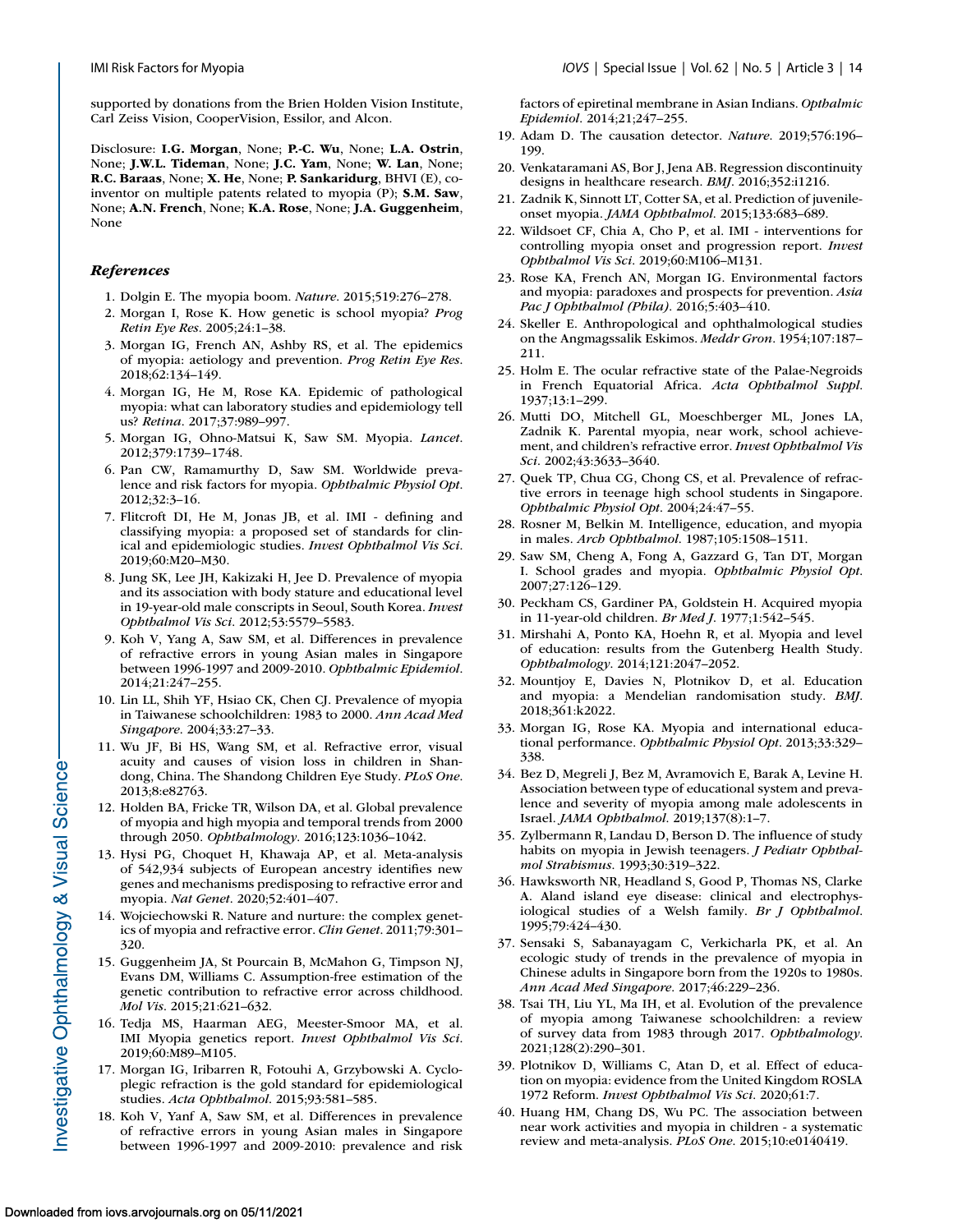- <span id="page-14-0"></span>41. Mutti DO, Zadnik K. Has near work's star fallen? *Optom Vis Sci*. 2009;86:76–78.
- 42. Ip JM, Saw SM, Rose KA, et al. Role of near work in myopia: findings in a sample of Australian school children. *Invest Ophthalmol Vis Sci*. 2008;49:2903–2910.
- 43. Bedrossian RH. The effect of atropine on myopia. *Ann Ophthalmol*. 1971;3:891–897.
- 44. Chia A, Lu QS, Tan D. Five-year clinical trial on atropine for the treatment of myopia 2: myopia control with atropine 0.01% eyedrops. *Ophthalmology*. 2016;123:391– 399.
- 45. Yam JC, Jiang Y, Tang SM, et al. Low-concentration atropine for myopia progression (LAMP) study: a randomized, double-blinded, placebo-controlled trial of 0.05%, 0.025%, and 0.01% atropine eye drops in myopia control. *Ophthalmology*. 2019;126:113–124.
- 46. Carr BJ, Mihara K, Ramachandran R, et al. Myopiainhibiting concentrations of muscarinic receptor antagonists block activation of alpha2A-adrenoceptors in vitro. *Invest Ophthalmol Vis Sci*. 2018;59:2778–2791.
- 47. Carr BJ, Nguyen CT, Stell WK. Alpha2 -adrenoceptor agonists inhibit form-deprivation myopia in the chick. *Clin Exp Optom*. 2019;102:418–425.
- 48. McBrien NA, Moghaddam HO, New R, Williams LR. Experimental myopia in a diurnal mammal (Sciuruscarolinensis) with no accommodative ability. *J Physiol*. 1993;469:427– 441.
- 49. McBrien NA, Moghaddam HO, Reeder AP. Atropine reduces experimental myopia and eye enlargement via a nonaccommodative mechanism. *Invest Ophthalmol Vis Sci*. 1993;34:205–215.
- 50. Schaeffel F, Glasser A, Howland HC. Accommodation, refractive error and eye growth in chickens. *Vision Res*. 1988;28:639–657.
- 51. Schmid KL, Wildsoet CF. Effects on the compensatory responses to positive and negative lenses of intermittent lens wear and ciliary nerve section in chicks. *Vision Res*. 1996;36:1023–1036.
- 52. Schaeffel F, Troilo D, Wallman J, Howland HC. Developing eyes that lack accommodation grow to compensate for imposed defocus. *Vis Neurosci*. 1990;4:177–183.
- 53. Mutti DO, Mitchell GL, Jones LA, et al. Accommodation, acuity, and their relationship to emmetropization in infants. *Optom Vis Sci*. 2009;86:666–676.
- 54. Drobe B, de Saint-Andre R. The pre-myopic syndrome. *Ophthalmic Physiol Opt*. 1995;15:375–378.
- 55. Goss DA. Clinical accommodation and heterophoria findings preceding juvenile onset of myopia. *Optom Vis Sci*. 1991;68:110–116.
- 56. Gwiazda J, Thorn F, Held R. Accommodation, accommodative convergence, and response AC/A ratios before and at the onset of myopia in children. *Optom Vis Sci*. 2005;82:273–278.
- 57. Mutti DO, Mitchell GL, Hayes JR, et al. Accommodative lag before and after the onset of myopia. *Invest Ophthalmol Vis Sci*. 2006;47:837–846.
- 58. Allen PM, O'Leary DJ. Accommodation functions: codependency and relationship to refractive error. *Vision Res*. 2006;46:491–505.
- 59. Berntsen DA, Sinnott LT, Mutti DO, Zadnik K, CLEERE Study Group. Accommodative lag and juvenile-onset myopia progression in children wearing refractive correction. *Vision Res*. 2011;51:1039–1046.
- 60. Koomson NY, Amedo AO, Opoku-Baah C, Ampeh PB, Ankamah E, Bonsu K. Relationship between reduced accommodative lag and myopia progression. *Optom Vis Sci*. 2016;93:683–691.
- 61. Smith EL, 3rd. Prentice award lecture 2010: a case for peripheral optical treatment strategies for myopia. *Optom Vis Sci*. 2011;88:1029–1044.
- 62. Smith EL, 3rd, Hung LF, Huang J. Relative peripheral hyperopic defocus alters central refractive development in infant monkeys. *Vision Res*. 2009;49:2386–2392.
- 63. Atchison DA, Rosen R. The possible role of peripheral refraction in development of myopia. *Optom Vis Sci*. 2016;93:1042–1044.
- 64. Rosen R, Lundstrom L, Unsbo P, Atchison DA. Have we misinterpreted the study of Hoogerheide et al. (1971)? *Optom Vis Sci*. 2012;89:1235–1237.
- 65. Sng CC, Lin XY, Gazzard G, et al. Peripheral refraction and refractive error in Singapore Chinese children. *Invest Ophthalmol Vis Sci*. 2011;52:1181–1190.
- 66. Sng CC, Lin XY, Gazzard G, et al. Change in peripheral refraction over time in Singapore Chinese children. *Invest Ophthalmol Vis Sci*. 2011;52:7880–7887.
- 67. Aleman AC, Wang M, Schaeffel F. Reading and myopia: contrast polarity matters. *Sci Rep*. 2018;8:10840.
- 68. Boelen MK, Boelen MG, Marshak DW. Light-stimulated release of dopamine from the primate retina is blocked by 1-2-amino-4-phosphonobutyric acid (APB). *Vis Neurosci*. 1998;15:97–103.
- 69. Iuvone PM, Tigges M, Stone RA, Lambert S, Laties AM. Effects of apomorphine, a dopamine receptor agonist, on ocular refraction and axial elongation in a primate model of myopia. *Invest Ophthalmol Vis Sci*. 1991;32:1674–1677.
- 70. Goldschmidt E. The mystery of myopia. *Acta Ophthalmol Scand*. 2003;81:431–436.
- 71. Parssinen TO. Relation between refraction, education, occupation, and age among 26- and 46-year-old Finns. *Am J Optom Physiol Opt*. 1987;64:136–143.
- 72. Cohn HL. The hygiene of the eye in schools. English translation. Simpkin, Marshall and Co, London, 1886.
- 73. Parssinen O, Lyyra AL. Myopia and myopic progression among schoolchildren: a three-year follow-up study. *Invest Ophthalmol Vis Sci*. 1993;34:2794–2802.
- 74. Rose KA, Morgan IG, Ip J, et al. Outdoor activity reduces the prevalence of myopia in children. *Ophthalmology*. 2008;115:1279–1285.
- 75. Rose KA, Morgan IG, Smith W, Burlutsky G, Mitchell P, Saw SM. Myopia, lifestyle, and schooling in students of Chinese ethnicity in Singapore and Sydney. *Arch Ophthalmol*. 2008;126:527–530.
- 76. Jones LA, Sinnott LT, Mutti DO, Mitchell GL, Moeschberger ML, Zadnik K. Parental history of myopia, sports and outdoor activities, and future myopia. *Invest Ophthalmol Vis Sci*. 2007;48:3524–3532.
- 77. French AN, Ashby RS, Morgan IG, Rose KA. Time outdoors and the prevention of myopia. *Exp Eye Res*. 2013;114:58– 68.
- 78. Xiong S, Sankaridurg P, Naduvilath T, et al. Time spent in outdoor activities in relation to myopia prevention and control: a meta-analysis and systematic review. *Acta Ophthalmol*. 2017;95(6):551–566.
- 79. He M, Xiang F, Zeng Y, et al. Effect of time spent outdoors at school on the development of myopia among children in China: a randomized clinical trial. *JAMA*. 2015;314:1142– 1148.
- 80. Jin JX, Hua WJ, Jiang X, et al. Effect of outdoor activity on myopia onset and progression in school-aged children in northeast China: the Sujiatun Eye Care Study. *BMC Ophthalmol*. 2015;15:73.
- 81. Wu PC, Tsai CL, Wu HL, Yang YH, Kuo HK. Outdoor activity during class recess reduces myopia onset and progression in school children. *Ophthalmology*. 2013;120:1080–1085.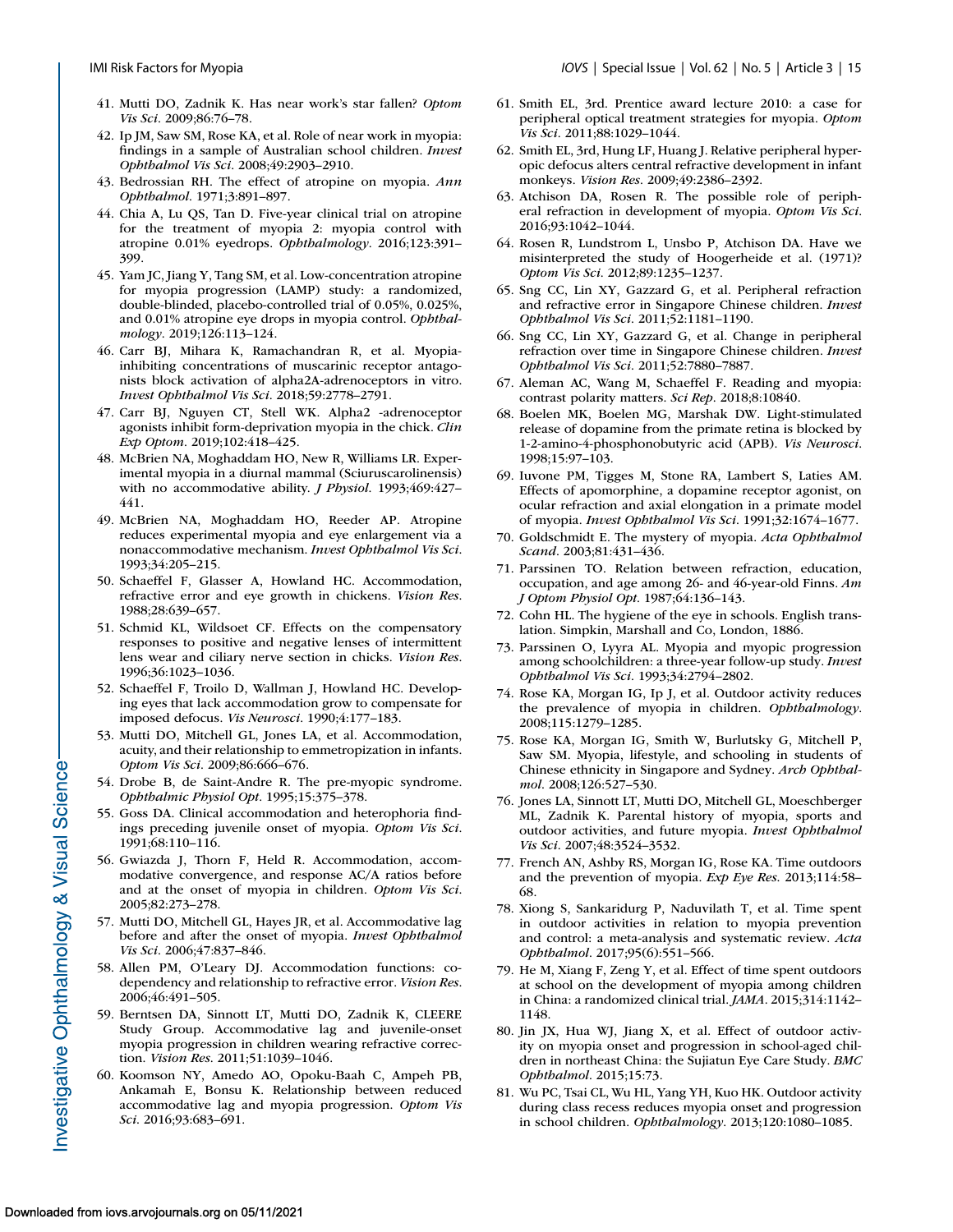- <span id="page-15-0"></span>82. Ashby R, Ohlendorf A, Schaeffel F. The effect of ambient illuminance on the development of deprivation myopia in chicks. *Invest Ophthalmol Vis Sci*. 2009;50:5348–5354.
- 83. Ashby RS, Schaeffel F. The effect of bright light on lens compensation in chicks. *Invest Ophthalmol Vis Sci*. 2010;51:5247–5253.
- 84. Smith EL, 3rd, Hung LF, Huang J. Protective effects of high ambient lighting on the development of form-deprivation myopia in rhesus monkeys. *Invest Ophthalmol Vis Sci*. 2012;53:421–428.
- 85. Smith EL, 3rd, Hung LF, Arumugam B, Huang J. Negative lens-induced myopia in infant monkeys: effects of high ambient lighting. *Invest Ophthalmol Vis Sci*. 2013;54:2959– 2969.
- 86. Norton TT, Siegwart JT. Light levels, refractive development, and myopia — a speculative review. *Exp Eye Res*. 2013;114:48–57.
- 87. Choi JA, Han K, Park YM, La TY. Low serum 25 hydroxyvitamin D is associated with myopia in Korean adolescents. *Invest Ophthalmol Vis Sci*. 2014;55:2041–2047.
- 88. Yazar S, Hewitt AW, Black LJ, et al. Myopia is associated with lower vitamin D status in young adults. *Invest Ophthalmol Vis Sci*. 2014;55:4552–4559.
- 89. McKnight CM, Sherwin JC, Yazar S, et al. Myopia in young adults is inversely related to an objective marker of ocular sun exposure: the Western Australian Raine cohort study. *Am J Ophthalmol*. 2014;158:1079–1085.
- 90. Sherwin JC, Hewitt AW, Coroneo MT, Kearns LS, Griffiths LR, Mackey DA. The association between time spent outdoors and myopia using a novel biomarker of outdoor light exposure. *Invest Ophthalmol Vis Sci*. 2012;53:4363– 4370.
- 91. Zhang LM, Lu Y, Gong L. Pterygium is related to short axial length. *Cornea*. 2020;39:140–145.
- 92. Sun HP, Lin Y, Pan CW. Iris color and associated pathological ocular complications: a review of epidemiologic studies. *Int J Ophthalmol*. 2014;7:872–878.
- 93. Cuellar-Partida G, Williams KM, Yazar S, et al. Genetically low vitamin D concentrations and myopic refractive error: a Mendelian randomization study. *Int J Epidemiol*. 2017;46:1882–1890.
- 94. Guggenheim JA, Williams C, Northstone K, et al. Does vitamin D mediate the protective effects of time outdoors on myopia? Findings from a prospective birth cohort. *Invest Ophthalmol Vis Sci*. 2014;55:8550–8558.
- 95. Flitcroft DI. The complex interactions of retinal, optical and environmental factors in myopia aetiology. *Prog Retin Eye Res*. 2012;31:622–660.
- 96. Flitcroft DI, Harb EN, Wildsoet CF. The spatial frequency content of urban and indoor environments as a potential risk factor for myopia development. *Invest Ophthalmol Vis Sci*. 2020;61:42.
- 97. Read SA, Collins MJ, Vincent SJ. Light exposure and eye growth in childhood. *Invest Ophthalmol Vis Sci*. 2015;56:6779–6787.
- 98. Wu PC, Chen CT, Lin KK, et al. Myopia prevention and outdoor light intensity in a school-based cluster randomized trial. *Ophthalmology*. 2018;125:1239–1250.
- 99. Hua WJ, Jin JX, Wu XY, et al. Elevated light levels in schools have a protective effect on myopia. *Ophthalmic Physiol Opt*. 2015;35:252–262.
- 100. Sarfare S, Yang J, Nickla DL. The effects of brief high intensity light on ocular growth in chicks developing myopia vary with time of day. *Exp Eye Res*. 2020;195:108039.
- 101. Lan W, Feldkaemper M, Schaeffel F. Intermittent episodes of bright light suppress myopia in the chicken more than continuous bright light. *PLoS One*. 2014;9:e110906.
- 102. Pan CW, Wu RK, Liu H, Li J, Zhong H. Types of lamp for homework and myopia among Chinese school-aged children. *Ophthalmic Epidemiol*. 2018;25:250–256.
- 103. Rucker F. Monochromatic and white light and the regulation of eye growth. *Exp Eye Res*. 2019;184:172–182.
- 104. Hung LF, Arumugam B, She Z, Ostrin L, Smith EL, 3rd. Narrow-band, long-wavelength lighting promotes hyperopia and retards vision-induced myopia in infant rhesus monkeys. *Exp Eye Res*. 2018;176:147–160.
- 105. Smith EL, 3rd, Hung LF, Arumugam B, Holden BA, Neitz M, Neitz J. Effects of long-wavelength lighting on refractive development in infant rhesus monkeys. *Invest Ophthalmol Vis Sci*. 2015;56:6490–6500.
- 106. Torii H, Kurihara T, Seko Y, et al. Violet light exposure can be a preventive strategy against myopia progression. *EBio Medicine*. 2017;15:210–219.
- 107. Torii H, Ohnuma K, Kurihara T, et al. Violet light transmission is related to myopia progression in adult high myopia. *Sci Rep*. 2017;7:14523.
- 108. Jones-Jordan LA, Sinnott LT, Cotter SA, et al. Time outdoors, visual activity, and myopia progression in juvenile-onset myopes. *Invest Ophthalmol Vis Sci*. 2012;53:7169–7175.
- 109. Cui D, Trier K, Munk Ribel-Madsen S. Effect of day length on eye growth, myopia progression, and change of corneal power in myopic children. *Ophthalmology*. 2013;120:1074– 1079.
- 110. Deng L, Gwiazda J, Thorn F. Children's refractions and visual activities in the school year and summer. *Optom Vis Sci*. 2010;87:406–413.
- 111. Donovan L, Sankaridurg P, Ho A, Naduvilath T, Smith EL, 3rd, Holden BA. Myopia progression rates in urban children wearing single-vision spectacles. *Optom Vis Sci*. 2012;89:27–32.
- 112. Gwiazda J, Deng L, Manny R, Norton TT, the CLEERE Study Group. Seasonal variations in the progression of myopia in children enrolled in the correction of myopia evaluation trial. *Invest Ophthalmol Vis Sci*. 2014;55:752–758.
- 113. Sanchez-Tocino H, Villanueva Gomez A, Gordon Bolanos C, et al. The effect of light and outdoor activity in natural lighting on the progression of myopia in children. *J Fr Ophtalmol*. 2019;42:2–10.
- 114. Hagen LA, Gjelle JVB, Arnegard S, Pedersen HR, Gilson SJ, Baraas RC. Prevalence and possible factors of myopia in Norwegian adolescents. *Sci Rep*. 2018;8:13479.
- 115. McCullough SJ, O'Donoghue L, Saunders KJ. Six year refractive change among white children and young adults: evidence for significant increase in myopia among white UK children. *PLoS One*. 2016;11:e0146332.
- 116. French AN, Morgan IG, Burlutsky G, Mitchell P, Rose KA. Prevalence and 5- to 6-year incidence and progression of myopia and hyperopia in Australian school children. *Ophthalmology*. 2013;120:1482–1491.
- 117. Czepita D, Mojsa A, Ustianowska M, Czepita M, Lachowicz E. Prevalence of refractive errors in schoolchildren ranging from 6 to 18 years of age. *Ann Acad Med Stetin*. 2007;53:53–56.
- 118. Williams KM, Bertelsen G, Cumberland P, et al. Increasing prevalence of myopia in Europe and the impact of education. *Ophthalmology*. 2015;122:1489–1497.
- 119. Greenwald SH, Kuchenbecker JA, Rowlan JS, Neitz J, Neitz M. Role of a dual splicing and amino acid code in myopia, cone dysfunction and cone dystrophy associated with L/M opsin interchange mutations. *Transl Vis Sci Technol*. 2017;6:2.
- 120. McClements M, Davies WI, Michaelides M, et al. X-linked cone dystrophy and colour vision deficiency arising from a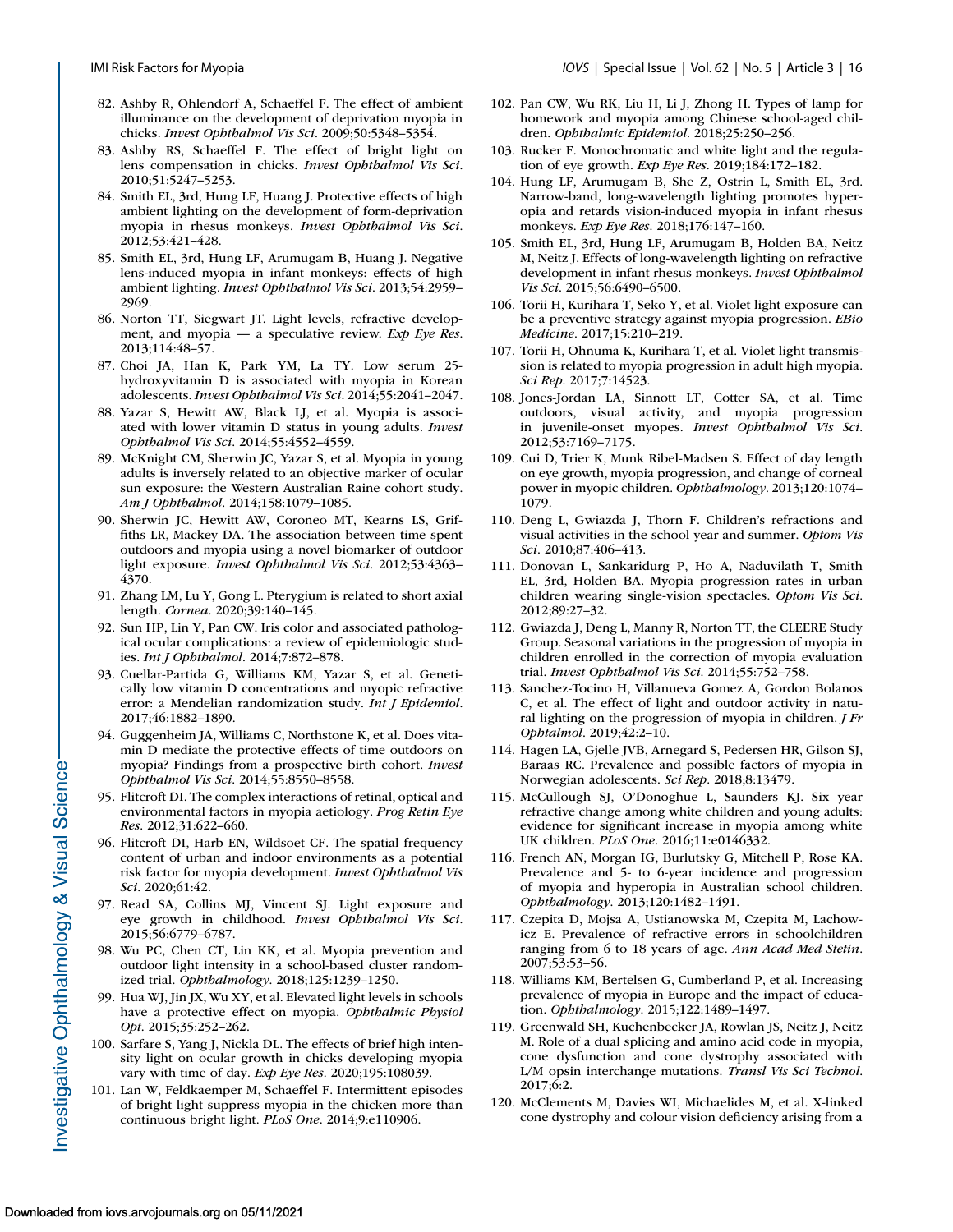<span id="page-16-0"></span>missense mutation in a hybrid L/M cone opsin gene. *Vision Res*. 2013;80:41–50.

- 121. McClements M, Davies WI, Michaelides M, et al. Variations in opsin coding sequences cause x-linked cone dysfunction syndrome with myopia and dichromacy. *Invest Ophthalmol Vis Sci*. 2013;54:1361–1369.
- 122. Hagen LA, Arnegard S, Kuchenbecker JA, et al. The association between L:M cone ratio, cone opsin genes and myopia susceptibility. *Vision Res*. 2019;162:20–28.
- 123. Zhou N, Atchison DA, Zele AJ, Brown B, Schmid KL. Cone ratios in myopia and emmetropia: a pilot study. *Optom Vis Sci*. 2015;92:e1–5.
- 124. Morgan RW, Munro M. Refractive problems in Northern natives. *Can J Ophthalmol*. 1973;8:226–228.
- 125. Morgan RW, Speakman JS, Grimshaw SE. Inuit myopia: an environmentally induced "epidemic"? *Can Med Assoc J*. 1975;112:575–577.
- 126. Skeller E. Anthropological and ophthalmological studies on the Angmagssalik Eskimos. *Meddr Gron*. 1954;107:187– 211.
- 127. van Rens GH, Arkell SM. Refractive errors and axial length among Alaskan Eskimos. *Acta Ophthalmol (Copenh)*. 1991;69:27–32.
- 128. Young FA, Leary GA, Baldwin WR, et al. The transmission of refractive errors within Eskimo families. *Am J Optom Arch Am Acad Optom*. 1969;46:676–685.
- 129. Young FA, Leary GA, Box RA, et al. Comparison of cycloplegic and non-cycloplegic refractions of Eskimos. *Am J Optom Arch Am Acad Optom*. 1971;48:814–825.
- 130. Wu PC, Chen CT, Chang LC, et al. Increased time outdoors is followed by reversal of the long-term trend to reduced visual acuity in Taiwan primary school students. *Ophthalmology*. 2020;127(11):1462–1469.
- 131. Karuppiah V, Wong L, Tay V, Ge X, Kang LL. School-based programme to address childhood myopia in Singapore. *Singapore Med J*. 2021;62(2):63–68.
- 132. Jan C, Li L, Keay L, Stafford RS, Congdon N, Morgan I. Prevention of myopia, China. *Bull World Health Organ*. 2020;98:435–437.
- 133. Jan CL, Congdon N. Chinese national policy initiative for the management of childhood myopia. *Lancet Child Adolesc Health*. 2018;2:845–846.
- 134. Dirani M, Crowston JG, Wong TY. From reading books to increased smart device screen time. *Br J Ophthalmol*. 2019;103:1–2.
- 135. Chiang SY, Weng TH, Lin CM, Lin SM. Ethnic disparity in prevalence and associated risk factors of myopia in adolescents. *J Formos Med Assoc*. 2020;119:134–143.
- 136. Czepita M, Czepita D, Lubinski W. The influence of environmental factors on the prevalence of myopia in Poland. *J Ophthalmol*. 2017;2017:5983406.
- 137. Enthoven CA, Tideman JWL, Polling JR, Yang-Huang J, Raat H, Klaver CCW. The impact of computer use on myopia development in childhood: the Generation R study. *Prev Med*. 2020;132:105988.
- 138. Guan H, Yu NN, Wang H, et al. Impact of various types of near work and time spent outdoors at different times of day on visual acuity and refractive error among Chinese school-going children. *PLoS One*. 2019;14: e0215827.
- 139. Huang L, Kawasaki H, Liu Y, Wang Z. The prevalence of myopia and the factors associated with it among university students in Nanjing: A cross-sectional study. *Medicine (Baltimore)*. 2019;98:e14777.
- 140. Ku PW, Steptoe A, Lai YJ, et al. The associations between near visual activity and incident myopia in children: a nationwide 4-year follow-up study. *Ophthalmology*. 2019;126:214–220.
- 141. Liu S, Ye S, Xi W, Zhang X. Electronic devices and myopic refraction among children aged 6-14 years in urban areas of Tianjin, China. *Ophthalmic Physiol Opt*. 2019;39:282– 293.
- 142. Saxena R, Vashist P, Tandon R, et al. Incidence and progression of myopia and associated factors in urban school children in Delhi: the North India Myopia Study (NIM Study). *PLoS One*. 2017;12:e0189774.
- 143. Singh NK, James RM, Yadav A, Kumar R, Asthana S, Labani S. Prevalence of myopia and associated risk factors in schoolchildren in North India. *Optom Vis Sci*. 2019;96:200– 205.
- 144. Williams KM, Kraphol E, Yonova-Doing E, Hysi PG, Plomin R, Hammond CJ. Early life factors for myopia in the British Twins Early Development Study. *Br J Ophthalmol*. 2019;103:1078–1084.
- 145. Lanca C, Saw SM. The association between digital screen time and myopia: a systematic review. *Ophthalmic Physiol Opt*. 2020;40:216–229.
- 146. Yam JC, Tang SM, Kam KW, et al. High prevalence of myopia in children and their parents in Hong Kong Chinese Population: the Hong Kong Children Eye Study [published online ahead of print January 24, 2020]. *Acta Ophthalmol*, [https://doi.org/10.1111/aos.14350.](https://doi.org/10.1111/aos.14350)
- 147. Saw SM, Chua WH, Hong CY, et al. Nearwork in earlyonset myopia. *Invest Ophthalmol Vis Sci*. 2002;43:332– 339.
- 148. Alvarez AA, Wildsoet CF. Quantifying light exposure patterns in young adult students. *J Mod Opt*. 2013;60:1200– 1208.
- 149. Read SA, Collins MJ, Vincent SJ. Light exposure and physical activity in myopic and emmetropic children. *Optom Vis Sci*. 2014;91:330–341.
- 150. Verkicharla PK, Ramamurthy D, Nguyen QD, et al. Development of the FitSight fitness tracker to increase time outdoors to prevent myopia. *Transl Vis Sci Technol*. 2017;6:20.
- 151. Wen L, Cao Y, Cheng Q, et al. Objectively measured near work, outdoor exposure and myopia in children. *Br J Ophthalmol*.2020;104(11):1542–1547.
- 152. Leung TW, Flitcroft DI, Wallman J, et al. A novel instrument for logging nearwork distance. *Ophthalmic Physiol Opt*. 2011;31:137–144.
- 153. Williams R, Bakshi S, Ostrin EJ, Ostrin LA. Continuous objective assessment of near work. *Sci Rep*. 2019;9:6901.
- 154. Bhandari KR, Ostrin LA. Validation of the Clouclip and utility in measuring viewing distance in adults. *Ophthalmic Physiol Opt*. 2020;40(6):801–814.
- 155. Brotman DJ, Walker E, Lauer MS, O'Brien RG. In search of fewer independent risk factors. *Arch Intern Med*. 2005;165:138–145.
- 156. Baron RM, Kenny DA. The moderator-mediator variable distinction in social psychological research: conceptual, strategic, and statistical considerations. *J Pers Soc Psychol*. 1986;51:1173–1182.
- 158. Andersson T, Alfredsson L, Kallberg H, Zdravkovic S, Ahlbom A. Calculating measures of biological interaction. *Eur J Epidemiol*. 2005;20:575–579.
- 158. Cortina-Borja M, Smith AD, Combarros O, Lehmann DJ. The synergy factor: a statistic to measure interactions in complex diseases. *BMC Res Notes*. 2009;2:105.
- 159. Attebo K, Ivers RQ, Mitchell P. Refractive errors in an older population: the Blue Mountains Eye Study. *Ophthalmology*. 1999;106:1066–1072.
- 160. Ip JM, Huynh SC, Robaei D, et al. Ethnic differences in refraction and ocular biometry in a population-based sample of 11-15-year-old Australian children. *Eye (Lond)*. 2008;22:649–656.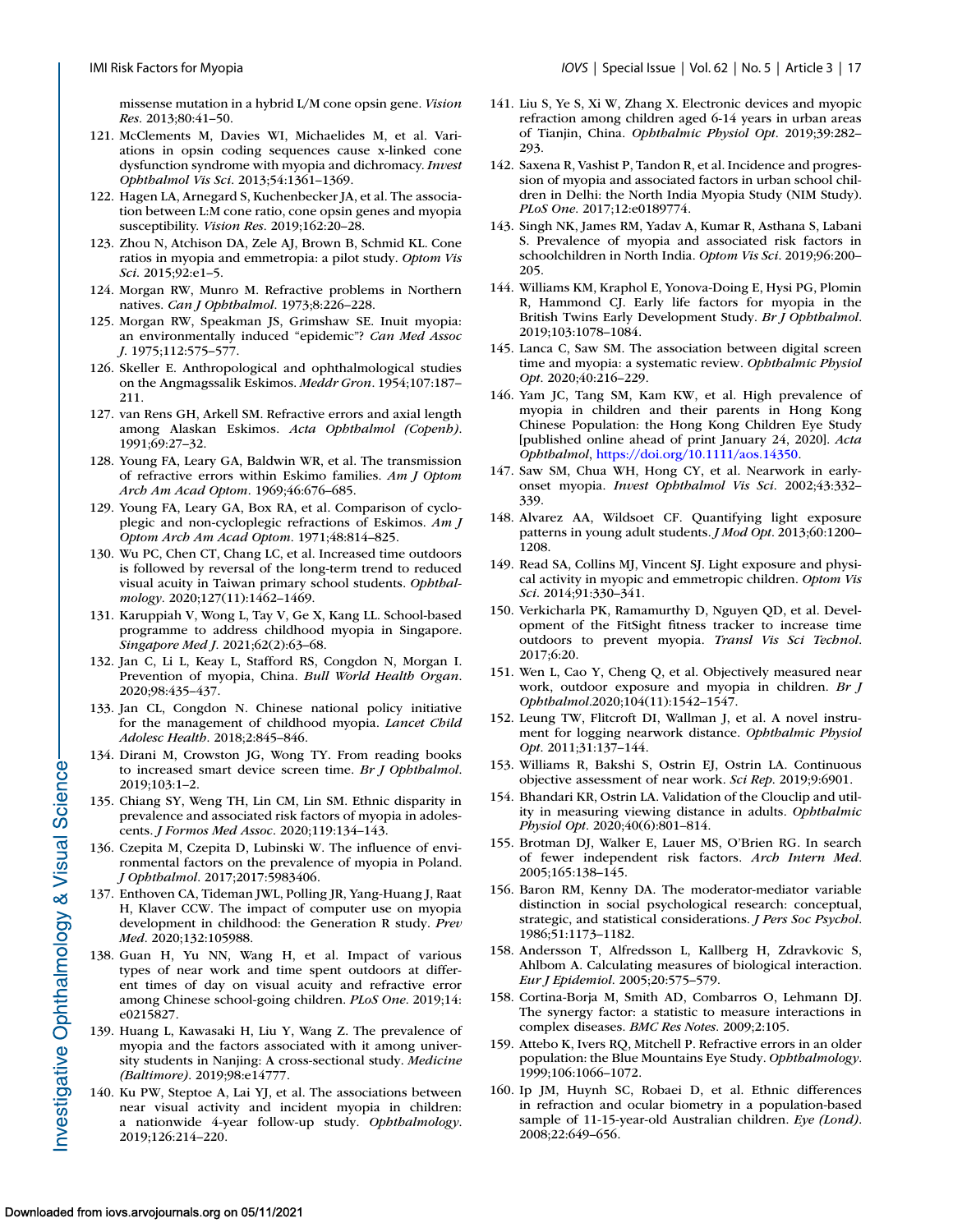- <span id="page-17-0"></span>161. He M, Huang W, Li Y, Zheng Y, Yin Q, Foster PJ. Refractive error and biometry in older Chinese adults: the Liwan eye study. *Invest Ophthalmol Vis Sci*. 2009;50:5130– 5136.
- 162. He M, Zeng J, Liu Y, Xu J, Pokharel GP, Ellwein LB. Refractive error and visual impairment in urban children in southern China. *Invest Ophthalmol Vis Sci*. 2004;45:793– 799.
- 163. Lyu IJ, Kim MH, Baek SY, Kim J, Park KA, Oh SY. The association between menarche and myopia: findings from the Korean National Health and Nutrition Examination, 2008- 2012. *Invest Ophthalmol Vis Sci*. 2015;56:4712–4718.
- 164. Yip VC, Pan CW, Lin XY, et al. The relationship between growth spurts and myopia in Singapore children. *Invest Ophthalmol Vis Sci*. 2012;53:7961–7966.
- 165. Au Eong KG, Tay TH, Lim MK. Race, culture and Myopia in 110,236 young Singaporean males. *Singapore Med J*. 1993;34:29–32.
- 166. Dandona R, Dandona L, Srinivas M, et al. Refractive error in children in a rural population in India. *Invest Ophthalmol Vis Sci*. 2002;43:615–622.
- 167. Goh PP, Abqariyah Y, Pokharel GP, Ellwein LB. Refractive error and visual impairment in school-age children in Gombak District, Malaysia. *Ophthalmology*. 2005;112:678– 685.
- 168. Murthy GV, Gupta SK, Ellwein LB, et al. Refractive error in children in an urban population in New Delhi. *Invest Ophthalmol Vis Sci*. 2002;43:623–631.
- 169. Saw SM, Goh PP, Cheng A, Shankar A, Tan DT, Ellwein LB. Ethnicity-specific prevalences of refractive errors vary in Asian children in neighbouring Malaysia and Singapore. *Br J Ophthalmol*. 2006;90:1230–1235.
- 170. Tedja MS, Wojciechowski R, Hysi PG, et al. Genome-wide association meta-analysis highlights light-induced signaling as a driver for refractive error. *Nat Genet*. 2018;50:834– 848.
- 171. Cooper J, Tkatchenko AV. A review of current concepts of the etiology and treatment of myopia. *Eye Contact Lens*. 2018;44:231–247.
- 172. Edwards MH. Effect of parental myopia on the development of myopia in Hong Kong Chinese. *Ophthalmic Physiol Opt*. 1998;18:477–483.
- 173. Ip JM, Huynh SC, Robaei D, et al. Ethnic differences in the impact of parental myopia: findings from a populationbased study of 12-year-old Australian children. *Invest Ophthalmol Vis Sci*. 2007;48:2520–2528.
- 174. Jiang X, Tarczy-Hornoch K, Cotter SA, et al. Association of parental myopia with higher risk of myopia among multiethnic children before school age. *JAMA Ophthalmol*. 2020;138:501–509.
- 175. Liang CL, Yen E, Su JY, et al. Impact of family history of high myopia on level and onset of myopia. *Invest Ophthalmol Vis Sci*. 2004;45:3446–3452.
- 176. Pacella R, McLellan J, Grice K, Del Bono EA, Wiggs JL, Gwiazda JE. Role of genetic factors in the etiology of juvenile-onset myopia based on a longitudinal study of refractive error. *Optom Vis Sci*. 1999;76:381–386.
- 177. Xiang F, He M, Morgan IG. The impact of parental myopia on myopia in Chinese children: population-based evidence. *Optom Vis Sci*. 2012;89:1487–1496.
- 178. Xiang F, He M, Morgan IG. The impact of severity of parental myopia on myopia in Chinese children. *Optom Vis Sci*. 2012;89:884–891.
- 179. GhorbaniMojarrad N, Williams C, Guggenheim JA. A genetic risk score and number of myopic parents independently predict myopia. *Ophthalmic Physiol Opt*. 2018;38:492–502.
- 180. Enthoven CA, Tideman JWL, Polling JR, et al. Interaction between lifestyle and genetic susceptibility in myopia: the Generation R study. *Eur J Epidemiol*. 2019;34:777–784.
- 181. Guggenheim JA, McMahon G, Northstone K, et al. Birth order and myopia. *Ophthalmic Epidemiol*. 2013;20:375– 384.
- 182. Booth A, Kee HJ. Birth order matters: the effect of family size and birth order on educational attainment. *J Population Econ*. 2008;22:367–397.
- 183. Guggenheim JA, Williams C, UK Biobank Eye and Vision Consortium. Role of educational exposure in the association between myopia and birth order. *JAMA Ophthalmol*. 2015;133:1408–1414.
- 184. Zhao L, Zhou M. Do only children have poor vision? Evidence from China's One-Child Policy. *Health Econ*. 2018;27(7):1131–1146.
- 185. Mandel Y, Grotto I, El-Yaniv R, et al. Season of birth, natural light, and myopia. *Ophthalmology*. 2008;115:686–692.
- 186. McMahon G, Zayats T, Chen YP, Prashar A, Williams C, Guggenheim JA. Season of birth, daylight hours at birth, and high myopia. *Ophthalmology*. 2009;116:468– 473.
- 187. Yang J, Bakshi A, Zhu Z, et al. Genetic variance estimation with imputed variants finds negligible missing heritability for human height and body mass index. *Nat Genet*. 2015;47:1114–1120.
- 188. Hauspie RC, Vercauteren M, Susanne C. Secular changes in growth and maturation: an update. *Acta Paediatr Suppl*. 1997;423:20–27.
- 189. Wong TY, Foster PJ, Johnson GJ, Seah SK. Refractive errors, axial ocular dimensions, and age-related cataracts: the Tanjong Pagar survey. *Invest Ophthalmol Vis Sci*. 2003;44:1479–1485.
- 190. Wallman J, Winawer J. Homeostasis of eye growth and the question of myopia. *Neuron*. 2004;43:447–468.
- 191. Saw SM, Chua WH, Hong CY, et al. Height and its relationship to refraction and biometry parameters in Singapore Chinese children. *Invest Ophthalmol Vis Sci*. 2002;43:1408– 1413.
- 192. Ojaimi E, Rose KA, Morgan IG, et al. Distribution of ocular biometric parameters and refraction in a population-based study of Australian children. *Invest Ophthalmol Vis Sci*. 2005;46:2748–2754.
- 193. Rosner M, Laor A, Belkin M. Myopia and stature: findings in a population of 106,926 males. *Eur J Ophthalmol*. 1995;5:1– 6.
- 194. Zadnik K, Manny RE, Yu JA, et al. Ocular component data in schoolchildren as a function of age and gender. *Optom Vis Sci*. 2003;80:226–236.
- 195. Mirshahi A, Ponto KA, Laubert-Reh D, et al. Myopia and cognitive performance: results from the Gutenberg Health Study. *Invest Ophthalmol Vis Sci*. 2016;57:5230–5236.
- 196. Saw SM, Tan SB, Fung D, et al. IQ and the association with myopia in children. *Invest Ophthalmol Vis Sci*. 2004;45:2943–2948.
- 197. Williams KM, Kraphol E, Yonova-Doing E, Hysi PG, Plomin R, Hammond CJ. Early life factors for myopia in the British Twins Early Development Study. *Br J Ophthalmol*. 2019;103(8):1078–1084.
- 198. Karlsson JL. Influence of the myopia gene on brain development. *Clin Genet*. 1975;8:314–318.
- 199. Polderman TJ, Benyamin B, de Leeuw CA, et al. Metaanalysis of the heritability of human traits based on fifty years of twin studies. *Nat Genet*. 2015;47:702–709.
- 200. Sauce B, Matzel LD. The paradox of intelligence: heritability and malleability coexist in hidden gene-environment interplay. *Psychol Bull*. 2018;144:26–47.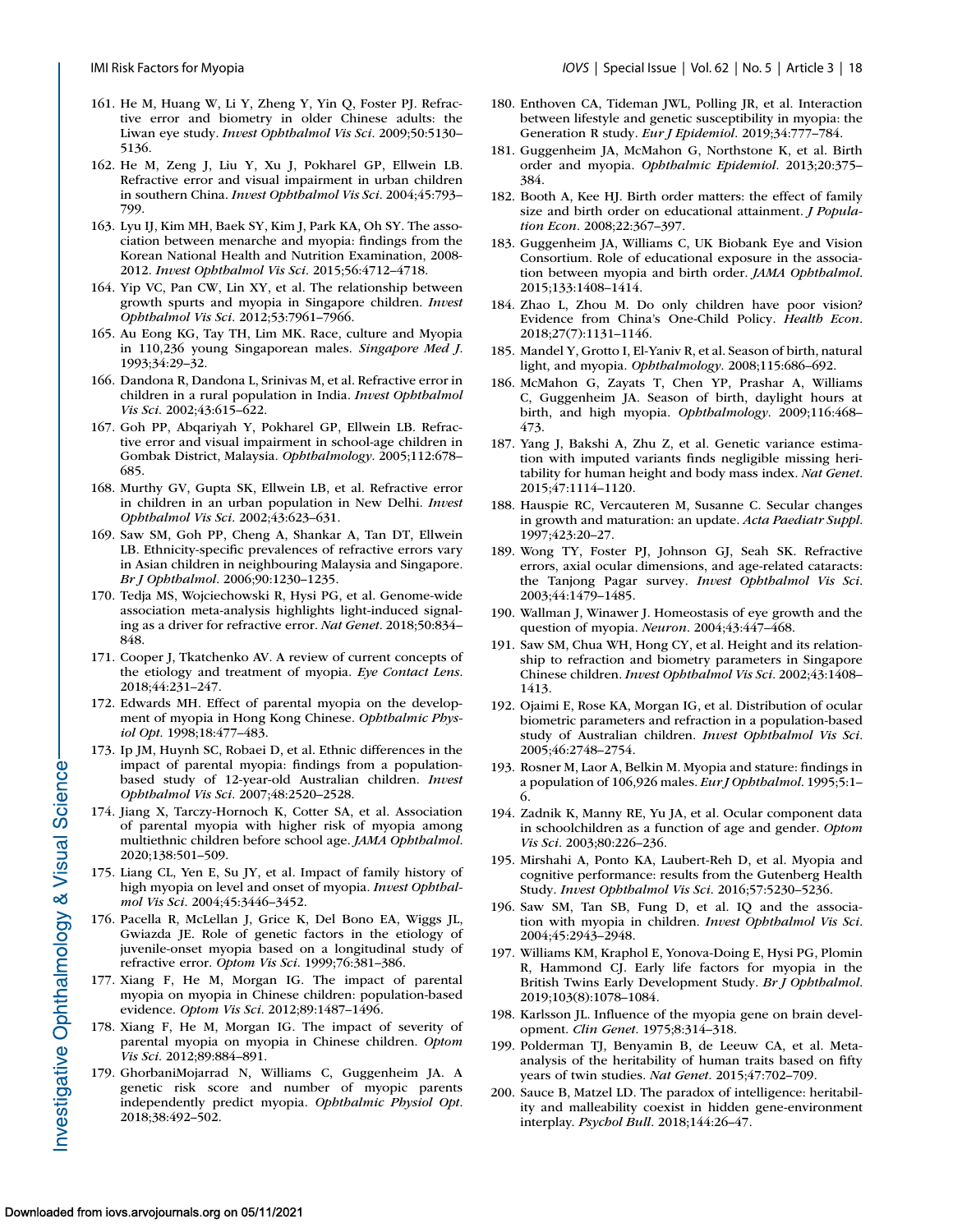- <span id="page-18-0"></span>201. Shayer M, Ginsburg D. Thirty years on–a large anti-Flynn effect? (II): 13- and 14-year-olds. Piagetian tests of formal operations norms 1976-2006/7. *Br J Educ Psychol*. 2009;79:409–418.
- 202. Shayer M, Ginsburg D, Coe R. Thirty years on a large anti-Flynn effect? The Piagetian test Volume & Heaviness norms 1975-2003. *Br J Educ Psychol*. 2007;77:25–41.
- 203. Williams KM, Hysi PG, Yonova-Doing E, Mahroo OA, Snieder H, Hammond CJ. Phenotypic and genotypic correlation between myopia and intelligence. *Sci Rep*. 2017;7:45977.
- 204. Suhr Thykjaer A, Lundberg K, Grauslund J. Physical activity in relation to development and progression of myopia - a systematic review. *Acta Ophthalmol*. 2017;95:651–659.
- 205. Guggenheim JA, Northstone K, McMahon G, et al. Time outdoors and physical activity as predictors of incident myopia in childhood: a prospective cohort study. *Invest Ophthalmol Vis Sci*. 2012;53:2856–2865.
- 206. Lundberg K, Suhr Thykjaer A, Sogaard Hansen R, et al. Physical activity and myopia in Danish children - The CHAMPS Eye Study. *Acta Ophthalmol*. 2018;96:134– 141.
- 207. Hansen MH, Laigaard PP, Olsen EM, et al. Low physical activity and higher use of screen devices are associated with myopia at the age of 16-17 years in the CCC2000 Eye Study. *Acta Ophthalmol*. 2020;98:315–321.
- 208. Ayaki M, Torii H, Tsubota K, Negishi K. Decreased sleep quality in high myopia children. *Sci Rep*. 2016;6:33902.
- 209. Jee D, Morgan IG, Kim EC. Inverse relationship between sleep duration and myopia. *Acta Ophthalmol*. 2016;94:e204–210.
- 210. Ostrin LA, Read SA, Vincent SJ, Collins MJ. Sleep in myopic and non-myopic children. *Transl Vis Sci Technol*. 2020;9:22.
- 211. Pan CW, Liu JH, Wu RK, Zhong H, Li J. Disordered sleep and myopia among adolescents: a propensity score matching analysis. *Ophthalmic Epidemiol*. 2019;26:155–160.
- 212. Wei SF, Li SM, Liu L, et al. Sleep duration, bedtime, and myopia progression in a 4-year follow-up of Chinese children: the Anyang Childhood Eye Study. *Invest Ophthalmol Vis Sci*. 2020;61:37.
- 213. Zhou Z, Morgan IG, Chen Q, Jin L, He M, Congdon N. Disordered sleep and myopia risk among Chinese children. *PLoS One*. 2015;10:e0121796.
- 214. Liu XN, Naduvilath TJ, Wang J, et al. Sleeping late is a risk factor for myopia development amongst school-aged children in China. *Sci Rep*. 2020;10:17194.
- 215. Ware J. Observations relative to the near and distant sight of different persons. *Phil Trans Roy Soc London*. 1813;103:31–50.
- 216. Lim HT, Yoon JS, Hwang SS, Lee SY. Prevalence and associated sociodemographic factors of myopia in Korean children: the 2005 third Korea National Health and Nutrition Examination Survey (KNHANES III). *Jpn J Ophthalmol*. 2012;56:76–81.
- 217. Shimizu N, Nomura H, Ando F, Niino N, Miyake Y, Shimokata H. Refractive errors and factors associated with myopia in an adult Japanese population. *Jpn J Ophthalmol*. 2003;47:6–12.
- 218. Sperduto RD, Seigel D, Roberts J, Rowland M. Prevalence of myopia in the United States. *Arch Ophthalmol*. 1983;101:405–407.
- 219. Varma R, Kim JS, Burkemper BS, et al. Prevalence and causes of visual impairment and blindness in Chinese American adults: the Chinese American Eye Study. *JAMA Ophthalmol*. 2016;134(7):785–793.
- 220. Theophanous C, Modjtahedi BS, Batech M, Marlin DS, Luong TQ, Fong DS. Myopia prevalence and risk factors in children. *Clin Ophthalmol*. 2018;12:1581–1587.
- 221. Tideman JWL, Polling JR, Jaddoe VWV, Vingerling JR, Klaver CCW. Environmental risk factors can reduce axial length elongation and myopia incidence in 6- to 9-yearold children. *Ophthalmology*. 2019;126:127–136.
- 222. Jan C, Xu R, Luo D, et al. Association of visual impairment with economic development among Chinese schoolchildren. *JAMA Pediatr*. 2019;173:e190914.
- 223. Rahi JS, Cumberland PM, Peckham CS. Myopia over the life course: prevalence and early life influences in the 1958 British birth cohort. *Ophthalmology*. 2011;118:797–804.
- 224. Bann D, Johnson W, Li L, Kuh D, Hardy R. Socioeconomic inequalities in childhood and adolescent body-mass index, weight, and height from 1953 to 2015: an analysis of four longitudinal, observational, British birth cohort studies. *Lancet Public Health*. 2018;3:e194–e203.
- 225. Saw SM, Chia KS, Lindstrom JM, Tan DT, Stone RA. Childhood myopia and parental smoking. *Br J Ophthalmol*. 2004;88:934–937.
- 226. Iyer JV, Low WC, Dirani M, Saw SM. Parental smoking and childhood refractive error: the STARS study. *Eye (Lond)*. 2012;26:1324–1328.
- 227. Stone RA, Wilson LB, Ying GS, et al. Associations between childhood refraction and parental smoking. *Invest Ophthalmol Vis Sci*. 2006;47:4277–4287.
- 228. Nam GE, Hwang BE, Lee YC, et al. Lower urinary cotinine level is associated with a trend toward more myopic refractive errors in Korean adolescents. *Eye (Lond)*. 2017;31:1060–1067.
- 229. Cordain L, Eaton SB, Brand Miller J, Lindeberg S, Jensen C. An evolutionary analysis of the aetiology and pathogenesis of juvenile-onset myopia. *Acta Ophthalmol Scand*. 2002;80:125–135.
- 230. Gardiner PA. Observations on the food habits of myopic children. *Br Med J*. 1956;2:699–700.
- 231. Gardiner PA. The diet of growing myopes. *Trans Ophthalmol Soc U K*. 1956;76:171–180.
- 232. Gardiner PA. Dietary treatment of myopia in children. *Lancet*. 1958;1:1152–1155.
- 233. Gardiner PA. Protein and myopia. *Proc Nutr Soc*. 1960;19:96–100.
- 234. Burke N, Butler JS, Flitcroft I, Loughman J. The relationship between serum zinc levels and myopia. *Clin Exp Optom*. 2021;104(1):28–34.
- 235. Burke N, Butler JS, Flitcroft I, McCartney D, Loughman J. Association of total zinc intake with myopia in U.S. children and adolescents. *Optom Vis Sci*. 2019;96:647–654.
- 236. He M, Huang W, Zheng Y, Huang L, Ellwein LB. Refractive error and visual impairment in school children in rural southern China. *Ophthalmology*. 2007;114:374–382.
- 237. Pan CW, Wu RK, Li J, Zhong H. Low prevalence of myopia among school children in rural China. *BMC Ophthalmol*. 2018;18:140.
- 238. Zhao J, Pan X, Sui R, Munoz SR, Sperduto RD, Ellwein LB. Refractive error study in children: results from Shunyi District, China. *Am J Ophthalmol*. 2000;129:427–435.
- 239. Lin LL, Shih YF, Hsiao CK, Chen CJ, Lee LA, Hung PT. Epidemiologic study of the prevalence and severity of myopia among schoolchildren in Taiwan in 2000. *J Formos Med Assoc*. 2001;100:684–691.
- 240. Dandona R, Dandona L, Naduvilath TJ, Srinivas M, McCarty CA, Rao GN. Refractive errors in an urban population in Southern India: the Andhra Pradesh Eye Disease Study. *Invest Ophthalmol Vis Sci*. 1999;40:2810–2818.
- 241. Morris TT, Guggenheim JA, Northstone K, Williams C. Geographical variation in likely myopia and environmental risk factors: a multilevel cross classified analysis of a UK cohort. *Ophthalmic Epidemiol*. 2020;27:1–9.
- 242. Ip JM, Rose KA, Morgan IG, Burlutsky G, Mitchell P. Myopia and the urban environment: findings in a sample of

Investigative Ophthalmology & Visual Science